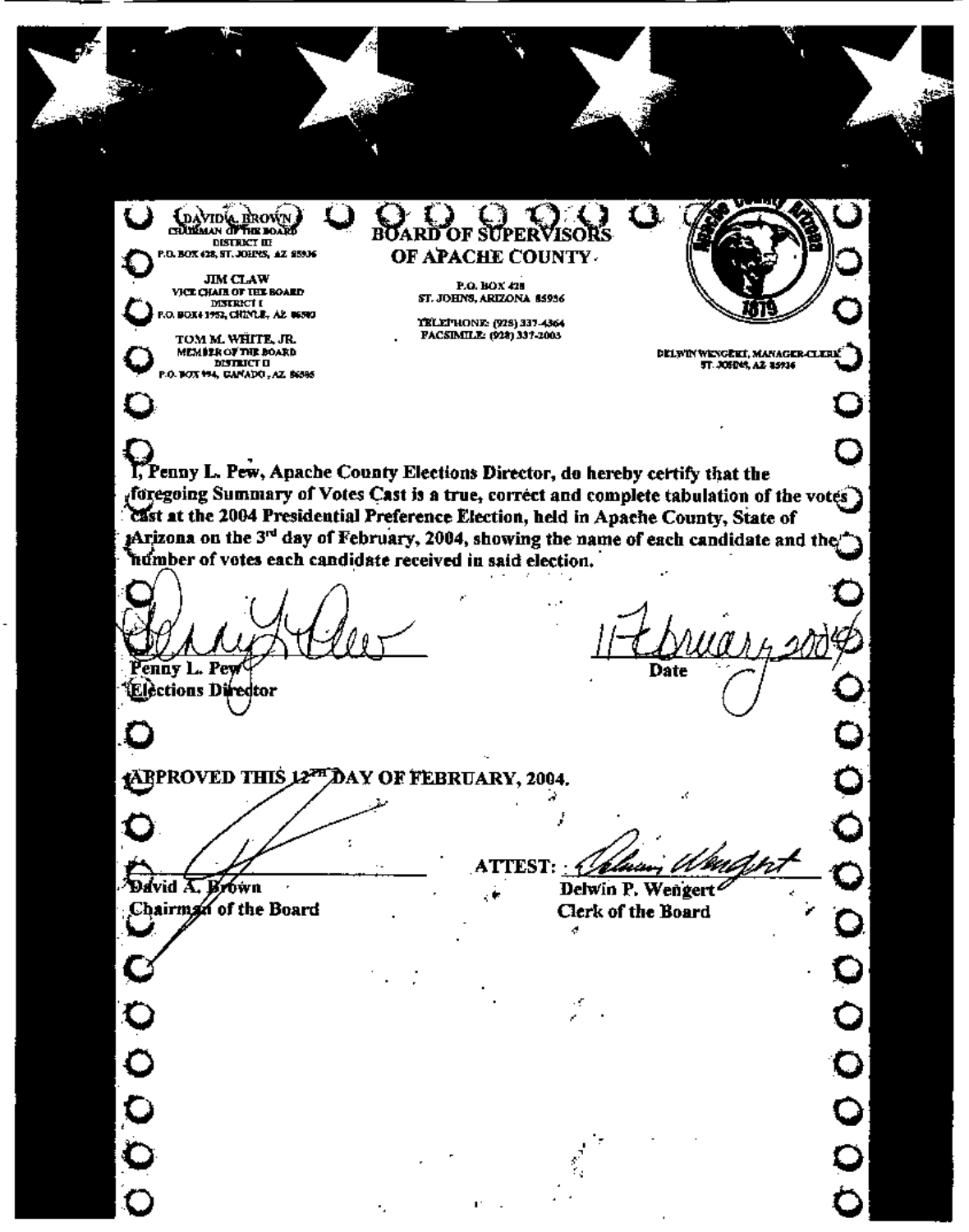$\mathcal{A}$ 

 $\sim$ 

Date:02/12/04 Time:10:09:39 Page:5 of 20

## Statement of Votes Cast APACHE COUNTY 2004 PPE SOVC For JURISDICTION WIDE, All Counters, All Races APACHE COUNTY 2004 PPE FEBRUARY 3, 2004

Reg.<br>Voters

Times Total

Counted Voles

LaROUCHE,

DEM PPE 2014 PENNA, FERN BRAND, KEITH | MUHAMMAD, LYNDON (DEM) (DEM) HUDA (DEM).  $|$  (DEM)

| <b>JURISDICTION WIDE</b>     |      |                      |     |                |       |                         |           |                |         |                  |          |
|------------------------------|------|----------------------|-----|----------------|-------|-------------------------|-----------|----------------|---------|------------------|----------|
|                              |      |                      |     |                |       |                         |           |                |         |                  |          |
| 02 ALPINE                    | 116  | 40                   | 40  | 0              | 0.00% | ı                       | 2.50%     | 0              | 0.00%   | $\mathbf 0$      | 0.00%    |
| Polling                      | 116  | u                    | Ħ   | $\mathbf 0$    | 0.00% | 0                       | 0.00%     | 0              | 0.00%   | 0                | 0.00%    |
| Early                        | 116  | 0                    | 0   | 0              |       | $\bf{0}$                |           | D              |         | 0                |          |
| Verify                       | 116  | 3ī                   | 51  | Ü              | 0.00% | ı.                      | 1.96%     | ō              | 0.00%   | $\sigma$         | 0.00%    |
| Total                        |      |                      |     |                |       |                         |           |                |         |                  |          |
| 03 CANYON DE CHELLY          |      |                      |     |                |       |                         | 0.61%     | 1              | 0.61%   | 1                | 0.61%    |
| Polling                      | 1606 | 164                  | 164 | 0              | 0.00% | I.<br>0                 | $0.005 -$ | 0              | 0.00%   | 0                | 0.007    |
| Early                        | 1606 | 15                   | 14  | 1              | 7.14% |                         |           |                |         |                  |          |
| Verify                       | 1606 | ٥                    | 0   | 0              |       | 0                       |           | 0              |         | 0                |          |
| Total                        | 1606 | 179                  | 173 | 1              | 0.56% | 1                       | 0.56%     | I              | 0.56%   |                  | 0.56%    |
| 05 CHINLE                    |      |                      |     |                |       |                         |           |                |         |                  |          |
| Polling                      | 1192 | 142                  | 142 | 0              | 0.00% | Ð                       | 0.00%     | ٥              | 0.00%   | 0                | 0.00%    |
| Early                        | 1192 | 14                   | 14  | 0              | 0.00% | Ð                       | 0.00%     | 1              | 7.14%   | o                | 0.00%    |
| Verify                       | 1192 | $\mathbf{1}$         | 1   | 0              | 0.00% | 0                       | 0.00%     | 0              | 0.00%   | 0                | 0.00%    |
| Total                        | 1192 | 157                  | 157 | o              | 0.00% | $\mathbf{0}$            | 0.00%     | 1              | 0.64%   | 0                | 0.00%    |
| 09 CONCHO                    |      |                      |     |                |       |                         |           |                |         |                  |          |
| Polling                      | 398  | 105                  | 104 | Ü              | 0.00% | 0                       | 0.00%     | ٥              | 0.00%   | Ü                | 0.00%    |
| <b>Barly</b>                 | 398  | 18                   | 18  | 0              | 0.00% | o                       | 0.00%     | o              | 0.00%   | 0                | 0.00%    |
| Verify                       | 398  | 0                    | 0   | 0              |       | 0                       |           | 0              |         | 0                |          |
| Total                        | 398  | 123                  | 122 | 0              | 0.00% | 0                       | 0.00%     | 0              | 0.00%   | 0                | 0.00%    |
| 10 CORNFIELDS                |      |                      |     |                |       |                         |           |                |         |                  |          |
| Polling                      | 538  | 120                  | 120 | 2              | 1.67% | $\overline{z}$          | 1.67%     | $\mathfrak{a}$ | 1.67%   | J.               | 0.83%    |
| Early                        | 538  | 10                   | 10  | 0              | 0.00% | 0                       | 0.00%     | 0              | 0.00%   | 0                | 0.00%    |
| Verify                       | 538  | 0                    | 0   | 0              |       | 0                       |           | 0              |         | 0                |          |
| Total                        | 538  | 130                  | 130 | 2              | 1.54% | $\overline{2}$          | 1.54%     | 2              | 1.54%   | ı                | 0.77%    |
| H COTTONWOOD                 |      |                      |     |                |       |                         |           |                |         |                  |          |
| Polling                      | 863  | 190                  | 189 | 2              | 1.06% | 3                       |           | Е              | 1.59%   |                  |          |
|                              | 863  | 4                    |     | û              | 0.00% | O                       | 1.59%     | $\mathbf{0}$   |         | 3<br>0           | 1.59%    |
| <b>Early</b>                 |      |                      | 4   |                |       |                         | 0.00%     |                | 0.005   |                  | 0.00%    |
| Vertiv                       | 861  | 0                    | Ω   | 0              |       | 0                       |           | 0              |         | 0                |          |
| Total                        | 863  | 194                  | 193 | $\overline{2}$ | 1.04% | 3                       | 1.55%     | 3              | 1.55%   | 3                | 1.55%    |
| 12 CORONADO/61 ST. JOHNS     |      |                      |     |                |       |                         |           |                |         |                  |          |
| Polling                      | 1399 | 234                  | 234 | 0              | 0.00% | 2                       | 0.85%     | 1              | 0.43%   | o                | 0.00%    |
| Early                        | 1397 | 40                   | 40  | 0              | 0.00% | 0                       | 0.00%     | $\overline{2}$ | 5.00%   | o                | 0.00%    |
| Verify                       | 1399 | 0                    | 0   | 0              |       | O                       |           | 0              |         | $\boldsymbol{0}$ |          |
| Total                        | 1399 | 274                  | 274 | 0              | 0.00% | $\overline{\mathbf{z}}$ | 0.73%     | 3              | 1.09%   | $\mathbf 0$      | 000%     |
| 13 DENNEHOTSO                |      |                      |     |                |       |                         |           |                |         |                  |          |
| Polling                      | 566  | 96                   | 96  | 4              | 4.17% | 0                       | 0.00%     | 6              | 6.25%   | п                | 1.04%    |
| Early                        | 566  | 3                    | 3   | 0              | 0.00% | 0                       | 0.00%     | 0              | 0.00%   | 0                | 0.00%    |
| Verify                       | 566  | $\mathbf 0$          | D   | 0              |       | 0                       |           | 0              |         | 0                |          |
| Total                        | 566  | 99                   | 99  | 4              | 4.04% | ō                       | 0.00%     | 6              | 6.06%   | ı                | 1.01%    |
| 16 BAGAR/59 ROUND VALLEY     |      |                      |     |                |       |                         |           |                |         |                  |          |
| Polline                      | 677  | 118                  | 118 | 0              | 0.00% | 0                       | 0.00%     | 0              | 0.00%   | 0                | 0.00%    |
| <b>Early</b>                 | 677  | 30                   | 30  | 0              | 0.00% | 0                       | 0.00%     | ٥              | 0.00%   | 0                | $0.00 -$ |
| Verify                       | 677  | 0                    | Ů   | 0              |       | 0                       |           | D              |         | o                |          |
| Total                        | 677  | 148                  | 148 | 0              | 0.00% | 0                       | 0.00%     | 0              | 0.00%   | 0                | 0.00%    |
| 17 FLAT TOP/70 SPRINGERVILLE |      |                      |     |                |       |                         |           |                |         |                  |          |
| Polling                      | 866  | 123                  | 123 | $\mathbf{0}$   | 0.00% | I                       | 0.81%     | 1              | 0 S I % | 0                | 0.00%    |
| Early                        | 866  | 33                   | 29  | $\mathbf{0}$   | 0.00% | 0                       | 0.00%     | 0              | 0.00%   | 0                | 0.00%    |
| Venfy                        | 866  | $\ddot{\phantom{0}}$ | 0   | 0              |       | Û                       |           | O              |         | 0                |          |
| Total                        | 866  | 156                  | 152 | 0              | 0.00% | L                       | 0.66%     | ı              | 0.66%   | 0                | 0.00%    |
| <b>19 FORT DEFIANCE</b>      |      |                      |     |                |       |                         |           |                |         |                  |          |
|                              | 1658 | 281                  |     |                |       |                         |           |                |         |                  |          |
| Polling                      |      |                      | 281 | 0              | 0.00% | 1                       | 0.36%     | 0              | 0.00%   | o                | 0.00%    |
| <b>Early</b>                 | 1658 | 10                   | 10  | O              | 0.00% | 0                       | 0.00%     | 0              | 0.00%   | 0                | 0.00%    |
| <b>Verify</b>                | 1658 | 0                    | o   | 0              |       | 0                       |           | 0              |         | 0                |          |
| Total                        | 1658 | 291                  | 291 | $\overline{0}$ | 0.00% | 1                       | 0.34%     | 0              | 0.00%   | D                | 0.00%    |
| 22 GANADO NORTH              |      |                      |     |                |       |                         |           |                |         |                  |          |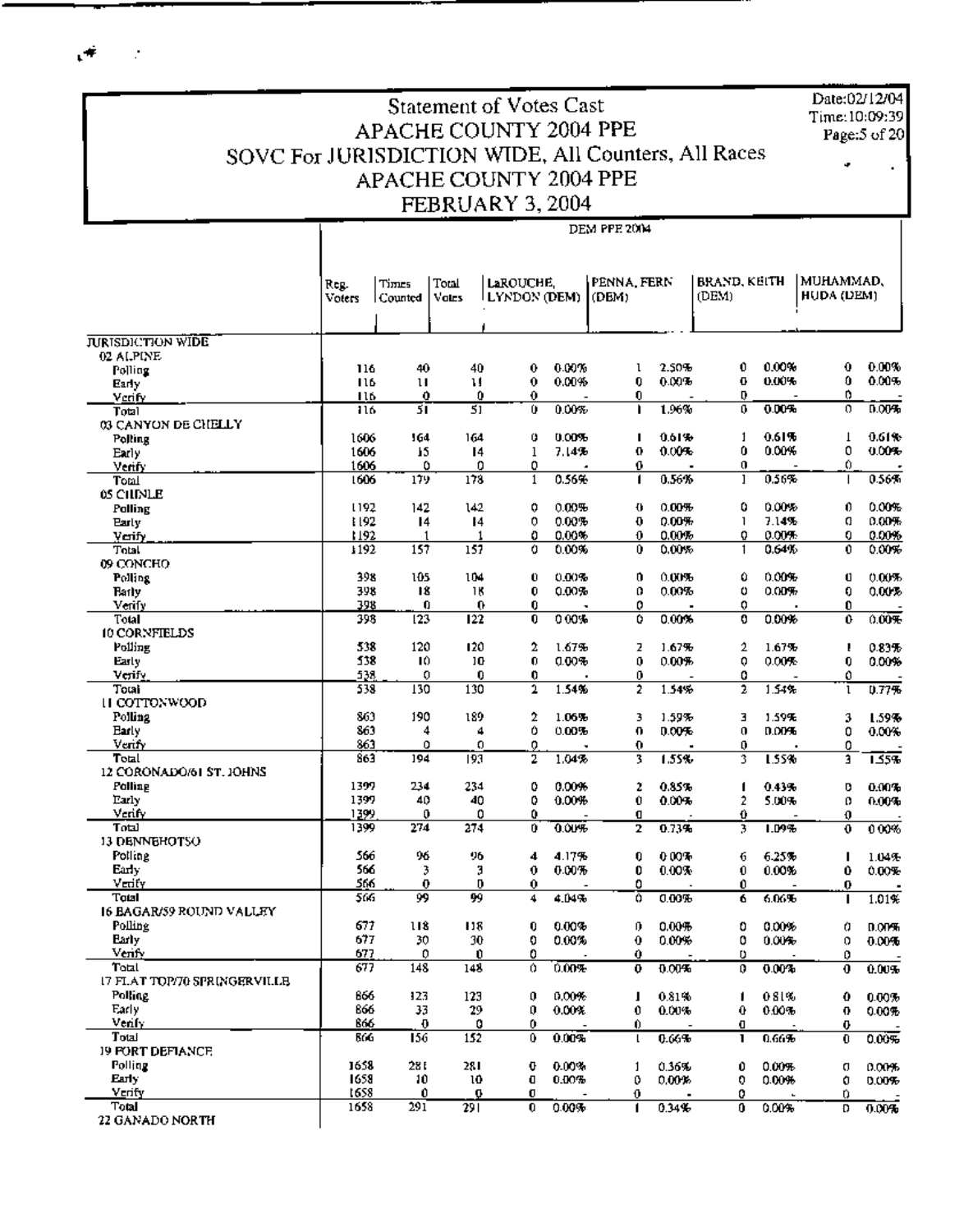Date:02/12/04 Time:10:09:39 Page:6 of 20

### **Statement of Votes Cast APACHE COUNTY 2004 PPE** SOVC For JURISDICTION WIDE, All Counters, All Races APACHE COUNTY 2004 PPE FEBRUARY 3, 2004

**DEM PPE 2004** 

PENNA, FERN BRAND, KEITH MUHAMMAD, **LaROUCHE** Times Total Reg. HUDA (DEM). Votes LYNDON (DEM) (DRM) (DEM) Voters Counted 1.37%  $0.00%$  $0.00%$ 7  $2.74%$ 570 73 ᆑ  $\overline{\mathfrak{o}}$ ō **Folling** 1  $0.00%$  $0.00%$ 0  $0.00%$ 570  $\ddot{a}$  $\overline{4}$  $\bf{0}$ 0.00%  $\Omega$ 0 Early 570 0  $\circ$  $\mathbf{0}$ Ò 0 0 <u>Verify</u>  $0.00%$ 2.60% 570 77 77  $\mathbf l$  $1.30%$ Ü nore. 0 2 1 otal 23 GANADO SOUTH 598 80 80  $\bf{0}$ 0.00% 1.25%  $\mathbf 0$ 0.00% Ð  $0.00%$  $\mathbf{1}$ **Polling** 598 6 ú 0 000% Ω  $0.00%$ 0  $0.00%$ D  $0.00%$ Early  $0.00%$  $0.00%$  $0.00%$ 598 0  $0.00%$ o 0 Verify 0 п ı ō  $0.00%$ 598  $\overline{\mathbf{37}}$  $\overline{\boldsymbol{s}7}$ 0.00% ไ.โร่% U 0.00% Total 0  $\mathsf{L}$ 25 GREER  $12$  $12$  $\theta$  $0.00%$ 0  $0.00%$ 0  $0.00%$ o  $0.00%$ 51 Polling 51 ı 0  $0.00%$ û 0.00% 0  $0.007$ 0 0.00% Early J. <u>Verify</u> 51  $\pmb{\theta}$ 0  $\bf{0}$ Ó Ü Ó  $0.004$  $0.00%$  $0.00%$ 0.00% Total 51  $13$  $13$  $\mathbf 0$  $\mathbf{d}$  $\bf{0}$  $\mathbf{u}$ 27 HOUCK Polling 598 101 101  $\blacksquare$ 0.99% 0.99% 3 2.97% o 0.00% L 0 Early 598 4 4  $\theta$ 0.00% Û. 0.00%  $0.00%$ Δ  $0.00%$ 598 0 0  $\mathbf 0$ ó Verify 0 Û  $0.95%$ 2.86%  $0.00%$ 105 103 0.95% Total 598 ı п 3 o 29 KINLICHEE **Polling** 663 117  $117$  $\mathbf{0}$  $0.00%$  $\mathbf 0$  $0.00%$  $0.85%$ 0  $0.00%$  $\mathbf{I}$ Early 663 8 7  $\bf{0}$ 0.00% 0  $0.00%$ 0 0.00% Û 0.00% Verify 663  $0.00%$ 0.00%  $0.00%$  $0.00%$ O Ô a  $\overline{128}$  $\overline{127}$ Total 663 0 0.00% û 0.00% ť  $0.79%$  $\overline{\mathbf{0}}$ 0.00% 31 KLAGETOH Polling 560  $114$  $114$  $\mathbf{0}$  $0.00%$ 0  $0.00%$ 1.75% ۵  $\mathbf{2}$ 0.00% 560 Early 4  $\boldsymbol{A}$  $\theta$  $0.00%$ 0 0.00% 0 0.00% o 0.00% Verify 560  $\theta$  $\theta$  $\bf{0}$ Û o Ü  $118$  $\overline{118}$  $0.0195$  $0.00%$ Total 560  $\mathbf{0}$  $1.69%$  $000%$ 0 2 0 33 LUKACHUKAI Polling 2.90% 1113 138 138  $\overline{4}$ 3 2.17% 4 2.90%  $\overline{2}$ 1.45% Early 1113 0 O 0 0 0  $\overline{\mathbf{0}}$ Venly Ō 1113  $\mathbf 0$ 0 ٥ ٥ Đ Total בנונ 138  $\overline{138}$ 7 2.90%  $2.17%$ 2.90%  $1.45%$ 3 4  $\overline{\mathbf{z}}$ 35 LUPTON Polling 480 107 107 0  $0.00%$ 0 0.00% 3 2.80%  $\ddot{\mathbf{0}}$  $0.00%$ Early 480  $\Omega$ 5 5 0.00%  $\mathbf{u}$ 0.00% D  $0.007$ 0  $0.00%$ Verify 480 0 0 Ó  $\boldsymbol{0}$ Ű. 0 **Total** 480 112  $\overline{112}$  $0.00%$  $0.00%$  $2.68 +$  $0.00%$ 0  $\bf{o}$ 3 0 37 MeNARY **Polling** 92 15 15 0  $0.00%$  $\mathbf 0$ 0.00% 6.67% I. 0  $0.00 -$ Early 92 0 0 O. O 0 0 <u>Verify</u> 92 ٥ Ó Đ 0 0 Ü Total  $92$  $\overline{15}$  $0.00%$  $0.00%$  $6.67%$  $\overline{15}$  $\overline{\mathbf{0}}$  $0.00%$ 0  $\mathsf{L}$  $\overline{\mathbf{D}}$ 39 MANY FARMS Polling 1184 243 243 0.41% 3  $1.23%$ o  $0.00%$ F ß, 1.23% Early 1184 5 5 Û 0.00% 0  $0.00%$ 0  $000%$ 0  $0.00%$ <u>Venify</u> 1184 0 Ù 0 0 Ď Ů. Total 1184 248 248  $0.40%$  $1.214$  $\mathbf{I}$ 3 o 0.00% 3 1.21% 41 MEXICAN WATER Polling 126 13 13 7.69%  $\mathbf{1}$ 0 0.00% 7.69% o ı 0.00% Eurly 126 0 0 o  $\bf{0}$  $\mathbf{0}$ o Verify  $126$  $0.00%$ 0.00%  $0.00%$  $0.00%$ 0 0 0. 0  $\overline{1}$ blal 74 126  $\overline{14}$ п  $7.14%$ o  $0.00%$  $7.14%$  $0.00%$  $\mathsf{L}$ o 43 NAZLINI Polling 508 105 105 z 1.90% O 0.00% 095% t  $\mathbf{1}$ 2.86% Early 508  $\boldsymbol{A}$  $\boldsymbol{\mathcal{A}}$  $\bf{0}$ 0.00% O 0.00%  $\pmb{0}$ 0.00% 0  $0.00%$ 

 $e^+$ 

 $\bar{\tau}$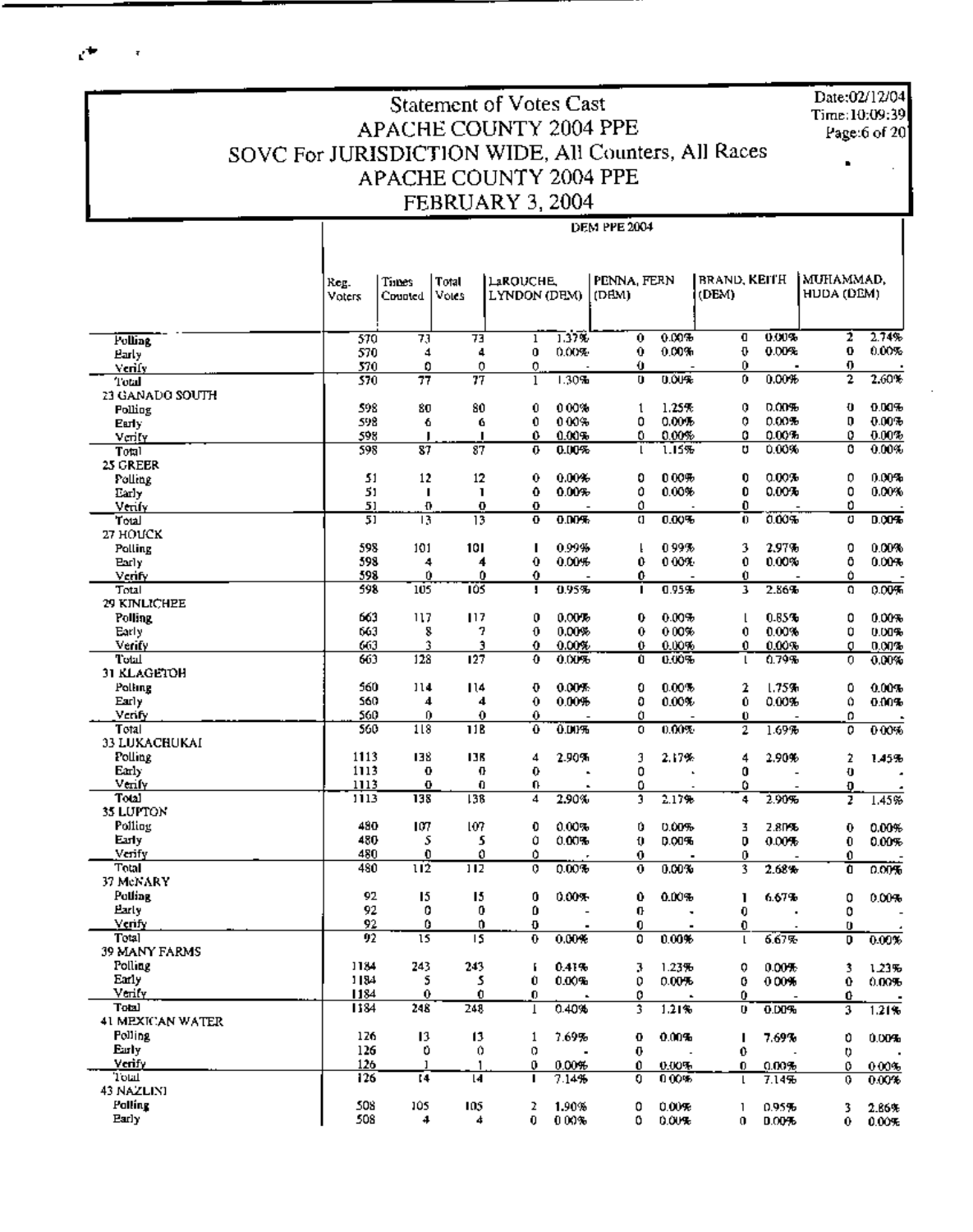Time:10:09:39<br>Page:7 of 20

## Statement of Votes Cast Date:02/12/04 APACHE COUNTY 2004 PPE SOVC For JURISDICTION WIDE, All Counters, All Races APACHE COUNTY 2004 PPE FEBRUARY 3, 2004

÷.

 $\sim 10^{11}$  km  $^{-1}$ 

DEM PPH 2004

|                               | Reg.<br><b>Voters</b> | Times<br>Counted                | Total<br>Votes | LaROUCHE,<br>LYNDON (DEM) |                | PENNA, FERN<br>(DEM) |                | BRAND, KEITH<br>(DEM) |                | MUHAMMAD,<br><b>IIUDA (DEM)</b> |                |
|-------------------------------|-----------------------|---------------------------------|----------------|---------------------------|----------------|----------------------|----------------|-----------------------|----------------|---------------------------------|----------------|
|                               | 508                   | 2                               | 2              | O.                        | 0.00%          | ٥                    | 0.00%          | 0                     | 0.00%          | 0                               | 0.00%          |
| Venty<br>Total                | 508                   | Ш                               | $\mathbf{H}$   | $\overline{z}$            | 1.80%          | Û                    | 0.00%          | г                     | 0.90%          | 3                               | 2.70%          |
| <b>45 NUTRIOSO</b>            |                       |                                 |                |                           |                |                      |                |                       |                |                                 |                |
| Polling                       | 96                    | 22                              | 22             | 0                         | 0.00%          | f.                   | 4.55%          | o                     | 0.00%          | ٥                               | 0.00%          |
| Early                         | 96                    | 7                               | 7              | 0                         | 0.00%          | 0                    | 0.00%          | 0                     | 0.00%          | 0                               | 0.00%          |
| Verify                        | 96                    | υ                               | 0              | 0                         |                | 0.                   |                | 0                     |                | 0                               |                |
| Total                         | 96                    | 29                              | 29             | o                         | 0.00%          | п                    | 3.45%          | 0                     | 0.00%          | 0                               | 0.00%          |
| 46 OAK SPRINGS                |                       |                                 |                |                           |                |                      |                |                       |                |                                 |                |
| Polling                       | 361                   | 47                              | 47             | 0                         | 0.00%          | 0                    | 0.00%          | D                     | $0.00 +$       | 0                               | 0.00%          |
| Early                         | 361                   | 1                               | 1              | 0                         | 0.00%          | 0                    | 0.00%          | 0                     | 0.00%          | 0                               | 0.00%          |
| Verify                        | 361                   | 0                               | 0              | 0                         |                | 0.                   |                | 0                     |                | 0                               |                |
| Total                         | 361                   | 48                              | 48             | o                         | 0.00%          | Ō                    | 0.00%          | Ů                     | 0.00%          | ū                               | 0.00%          |
| 48 PUERCO EAST/49 PUERCO WEST |                       |                                 |                |                           |                |                      |                |                       |                |                                 |                |
| Polling                       | 691                   | 102                             | 102            | 1                         | 0.98%          | 2                    | 1.96%          | 0                     | 0.00%          | 0                               | 0.00%          |
| Early                         | 69 L                  | 4                               | 4              | 0                         | 0.00%          | 0                    | 0.00%          | 0                     | 0.00%          | 0                               | 0.00%          |
| Venfy                         | 691                   | 1                               | 1              | 0                         | 0.00%          | 0                    | 0.00%          | 0                     | 0.00%          | 0.                              | $0.00 -$       |
| Total                         | 691                   | 107                             | 107            | 1                         | 0.93%          | 2                    | 1.87%          | Û                     | 0.00%          | 0                               | 0.00%          |
| 51 RED MESA                   |                       |                                 |                |                           |                |                      |                |                       |                |                                 |                |
| Polling                       | 108                   | 17                              | 17             | 0                         | 0.00%          | Ţ                    | 5.88%          | o                     | 0.00%          | 0                               | 0.00%          |
| Early                         | 108                   | 0                               | O              | o                         |                | Đ                    |                | 0                     |                | 0                               |                |
| Venfy                         | 108                   | 0                               | 0              | o                         | $\blacksquare$ | 0                    |                | 0                     | $\blacksquare$ | 0                               |                |
| Total                         | 108                   | $\overline{17}$                 | 17             | 0                         | 0.00%          | 1                    | 5.88%          | 0                     | 0.00%          | o                               | 0.00%          |
| 52 RED VALLEY                 |                       |                                 |                |                           |                |                      |                |                       |                |                                 |                |
| Pulling                       | 522                   | 43                              | 43             | ı                         | 2.33%          | 0                    | 0.00%          | o                     | 0.00%          | 0                               | $0.00\%$       |
| Early                         | 522                   | D                               | 0              | 0                         |                | 0                    |                | 0                     |                | 0                               |                |
| Verify                        | 522                   | D                               | 0              | 0                         |                | 0                    |                | 0                     |                | 0                               |                |
| Total                         | 522                   | 43                              | 43             | $\mathbf{1}$              | 2.33%          | Û                    | 0.00%          | 0                     | 0.00%          | 70                              | 0.00%          |
| 54 ROCK POINT                 |                       |                                 |                |                           |                |                      |                |                       |                |                                 |                |
| Polling                       | 755                   | 150                             | 150            | 3                         | 2.00%          | Q.                   | 0.00%          | 0                     | 0.00%          |                                 | 0.67%          |
| Farly                         | 755                   | 3                               | 3              | o                         | 0.00%          | O                    | 0.00%          | 0                     | 0.00%          | ٥                               | 0.00%          |
| Verify                        | 755                   | 0                               | 0              | D                         |                | 0                    |                | 0                     |                | 0                               |                |
| Total                         | 755                   | 153                             | 153            | 3                         | 1.96%          | 0                    | 0.00%          | 0                     | $0.00\%$       | 1                               | 0.65%          |
| <b>56 ROUGH ROCK</b>          |                       |                                 |                |                           |                |                      |                |                       |                |                                 |                |
| Folling                       | 487                   | 71                              | 71             | 2                         | 2.82%          | 0                    | 0.00%          | 0                     | 0.00%          | o                               | 0.00%          |
| Early                         | 487                   | J.                              | п              | 0                         | 0.00%          | 0                    | 0.00%          | 0                     | 0.00%          | 0                               | 0.00%          |
| Verity                        | 487                   | $\mathbf{r}$<br>$\overline{74}$ | 2<br>74        | 0                         | 0.00%          | 0.                   | 0.00%          | Û                     | 0.00%          | 0.                              | $0.00\%$       |
| Total                         | 487                   |                                 |                | 2                         | 2.70%          | ο.                   | 0.00%          | 0                     | 0.00%          | 0                               | 0.00%          |
| 58 ROUND ROCK                 | 51 T                  | 102                             | 102            |                           |                |                      |                |                       |                |                                 |                |
| Polling<br>Early              | 51 T                  | 4                               | 4              | I.<br>0                   | 0.98%<br>0.00% | 2<br>0               | 1.96%<br>0.00% | 5<br>0                | 4.90%          | t                               | 0.98%          |
| verify                        | 511                   | 1                               | 1              | 0                         |                | 0                    |                | 0.                    | 0.00%          | o                               | 0.00%          |
| Total                         | 511                   | 107                             | 107            | I                         | 0.00%<br>0.93% |                      | 0.00%<br>1.87% |                       | 0.00%          | 0                               | 000%           |
| 65 ST. MICHAELS               |                       |                                 |                |                           |                | z                    |                | 5                     | 4.67%          | 1                               | $0.93 -$       |
| Polling                       | 918                   | 136                             | 136            | 1                         | 0.74%          | ı                    | 0.74%          | 0                     | 0.00%          | D                               |                |
| Early                         | 918                   | 12                              | l2             | 0                         | 0.00%          | 0                    | 0.00%          | 0                     |                |                                 | 0.00%          |
| <u>Veniy</u>                  | 모년                    | 2                               |                | 0                         | 0.00%          | 0                    | 0.00%          | 0                     | 0.00%<br>0.00% | D                               | 0.00%          |
| Total                         | 918                   | 150                             | 150            | п                         | 0.67%          | ι                    | 0.67%          | 0                     | 0.00%          | 9.<br>0.                        | 0.00%<br>0.00% |
| 67 SAWMILL.                   |                       |                                 |                |                           |                |                      |                |                       |                |                                 |                |
| Polling                       | 581                   | 97                              | 97             | ı                         | 1.03%          | 0                    | 0.00%          | 0                     | 0.00%          | t.                              | 1.03%          |
| Early                         | 581                   | э                               | з              | 0                         | 0.00%          | 0                    | 0.00%          | ٥                     | 0.00%          | 0                               | 0.00%          |
| Verify                        | 58 I                  | 0                               | o              | 0                         |                | 0                    |                | 0.                    |                | 0                               |                |
| Total                         | 581                   | 100                             | 100            | $\mathbf{1}$              | 1.00%          | 0.                   | 0.00%          | 0                     | 0.00%          | ı                               | 1.00%          |
| 74 STEAMBOAT                  |                       |                                 |                |                           |                |                      |                |                       |                |                                 |                |
| <b>Polling</b>                | 1003                  | 152                             | 152            | т                         | 0.66%          | 0                    | 0.00%          | 2                     | 1.32%          | o                               | 0.00%          |
| Early                         | 1003                  | 20.                             | 19             | ο                         | 0.00%          | 0                    | 0.00%          | 0.                    | 0.00%          | o                               | 0.00%          |
| Venty                         | 1003                  | п                               | 1              | o                         | 0.00%          | 0                    | 0.00%          | 0                     | 0.00%          | 0.                              | 0.00%          |
| Total                         | 1003                  | 173                             | 172            | ш                         | 0.58%          | 0                    | 0.00%          | 2                     | 1.16%          | 0.                              | 0.00%          |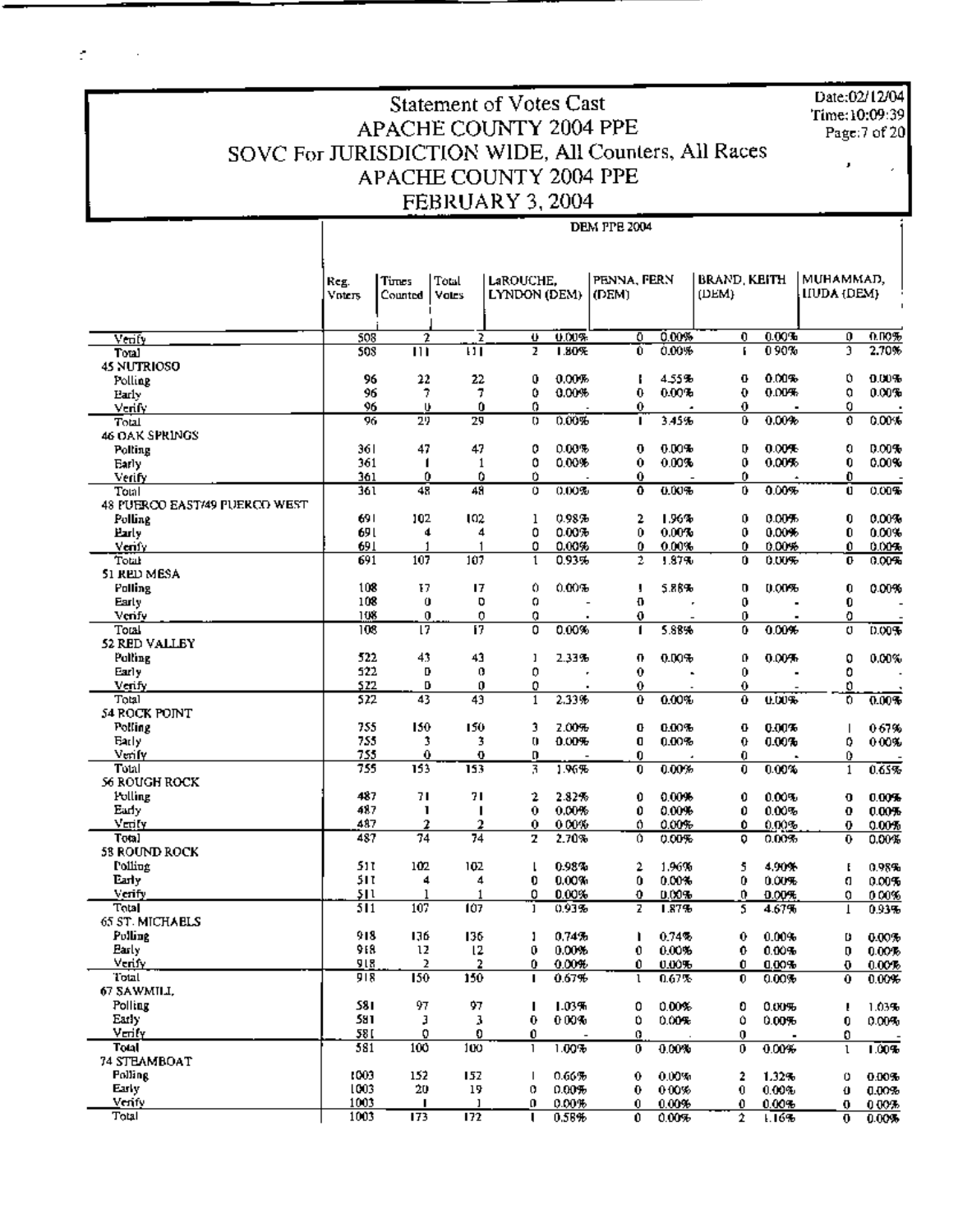## Statement of Votes Cast APACHE COUNTY 2004 PPE SOVC For JURISDICTION WIDE, All Counters, All Races APACHE COUNTY 2004 PPE FEBRUARY 3, 2004

DEM PPE 2004

Date:02/12/04 Time:10:09:39 Page:8 of 20

|                      | Reg.<br>Voters | <b>Times</b><br>Counted | Total<br>Votes  | <b>LAROUCHE,</b><br>LYNDON (DEM) |       | PENNA, FERN<br>(DEM) |       | <b>BRAND, KEITH</b><br>(DEM) |       | MUHAMMAD.<br><b>HUDA (DEM)</b> |          |
|----------------------|----------------|-------------------------|-----------------|----------------------------------|-------|----------------------|-------|------------------------------|-------|--------------------------------|----------|
| <b>76 SWEETWATER</b> |                |                         |                 |                                  |       |                      |       |                              |       |                                |          |
|                      | 487            | 45                      | 45              | 1                                | 2.22% | 1                    | 2.22% | 2                            | 4.44% |                                | 2.22%    |
| Polling<br>Early     | 487            | 0.                      | 0               | 0                                |       | 0                    |       | Ω                            |       | Ü                              |          |
| Verify               | 487            | 0                       | 0               | 0                                |       | 0                    | ٠     | 0                            | ×     | D.                             |          |
| Total                | 487            | 45                      | 45              | ı                                | 2.22% | $\mathbf{1}$         | 2.22% | $\overline{2}$               | 4.44% | ı                              | 2.22%    |
| <b>78 TACHEE</b>     |                |                         |                 |                                  |       |                      |       |                              |       |                                |          |
| <b>Polling</b>       | 375            | 56                      | 56              | 4                                | 7.14% | 0                    | 0.00% | ħ                            | 1.79% | 0                              | 0.00%    |
| <b>Early</b>         | 375            | z                       | 2               | 0                                | 0.00% | 0                    | 0.00% | 0                            | 0.00% | 0                              | 0.00%    |
| Verify               | 375            | o                       | 0               | Ü                                |       | 0.                   |       | 0                            |       | 0.                             |          |
| Total                | 375            | 58                      | 58              | 4                                | 6.90% | 0                    | 0.00% | I.                           | 1.72% | 0                              | 0.00%    |
| 80 TEEC NOS POS      |                |                         |                 |                                  |       |                      |       |                              |       |                                |          |
| Polling              | 425            | 43                      | 43              | 0                                | 0.00% | 0                    | 0.00% | п                            | 2.33% | 2                              | 4.65%    |
| Early                | 425            | 4                       | 4               | 0                                | 0.00% | 0                    | 0.00% | 0                            | 0.00% | ٥                              | 0.00%    |
| Verify               | 425            | 0                       | 0               | 0                                |       | 0                    |       | 0                            |       | 0                              |          |
| <b>Total</b>         | 425            | 47                      | $\overline{47}$ | 0                                | 0.00% | 0                    | 0.009 | L                            | 2.13% | ī                              | 4.26%    |
| 82 VERNON            |                |                         |                 |                                  |       |                      |       |                              |       |                                |          |
| Polling              | 170            | 54                      | 54              | 0                                | 0.00% | o                    | 0.00% | п                            | 1.85% | 0                              | 000%     |
| Earty                | 170            | 8                       | 8               | 0                                | 0.00% | 0                    | 0.00% | 0                            | 0.00% | 0                              | 0.00%    |
| Veify                | 170            | 1                       | $\mathsf{L}$    | 0                                | 0.00% | 0                    | 0.00% | 0.                           | 0.00% | 0.                             | 0.00%    |
| Total                | 170            | 63                      | $\overline{63}$ | 0                                | 0.00% | 0                    | 0.00% | п                            | 1.59% | o                              | 0.00%    |
| 84 WHEATFIELDS       |                |                         |                 |                                  |       |                      |       |                              |       |                                |          |
| <b>Polling</b>       | 853            | 76                      | 76              | 0                                | 0.00% | 0                    | 0.00% | 0                            | 0.00% | 0                              | 0.00%    |
| Early                | 853            | 6                       | 6               | 0                                | 0.00% | 0                    | 0.00% | 0                            | 0.00% | 0                              | 0.00%    |
| Verify               | 853            | 2                       | 2               | 0                                | 0.00% | 0                    | 0.00% | 0                            | 0.00% | Ď.                             | $0.00 -$ |
| Total                | 853            | 84                      | <b>B4</b>       | 0                                | 0.00% | ٥                    | 0.00% | Û                            | 0.00% | D                              | 0.00%    |
| <b>86 WIDE RUINS</b> |                |                         |                 |                                  |       |                      |       |                              |       |                                |          |
| Polling              | 532            | 86                      | 86              | J                                | 3.49% | 0                    | 0.00% | 2                            | 2.33% | 0                              | 0.00%    |
| <b>Barly</b>         | 532            | 7                       | 7               | o                                | 0.00% | 0                    | 0.00% | 0                            | 0.00% | 0                              | 0.00%    |
| Venfy                | 532            | ŋ.                      | o               | o                                |       | 0                    |       | 0                            |       | O                              |          |
| Total                | 532            | 93                      | 93              | 3                                | 3.23% | 0                    | 0.00% | 2                            | 2.15% | 0                              | 0.00%    |
| 88 WINDOW ROCK       |                |                         |                 |                                  |       |                      |       |                              |       |                                |          |
| Poling               | 874            | 155                     | 155             | ٥                                | 0.00% | Ü                    | 0.00% | o                            | 0.00% | 0                              | 0.00%    |
| Early                | 874            | 6                       | б               | 0                                | 0.00% | 0                    | 0.00% | D                            | 0.00% | 0                              | 0.00%    |
| Verify               | 874            | 1                       | 1               | Û                                | 0.00% | 0                    | 0.00% | 0                            | 0.00% | 0.                             | 0.00%    |
| Total                | <b>B74</b>     | 162                     | 162             | Ð                                | 0.00% | 0                    | 0.00% | 0                            | 0.00% | 0                              | 0.00%    |
| Total                |                |                         |                 |                                  |       |                      |       |                              |       |                                |          |
| Polling              | 26171          | 4185                    | 4183            | 37                               | 088%  | 27                   | 0.65% | 44                           | 1.05% | 22                             | 0.53%    |
| Early                | 26171          | 317                     | 310             | 1                                | 0.32% | 0                    | 0.00% | 3                            | 0.97% | 0                              | 0.00%    |
| Verify               | 26171          | 19.                     | 19              | 0                                | 0.00% | 0                    | 0.00% | 0                            | 0.00% | 0                              | 0.00%    |
| Total                | 26171          | 4521                    | 4512            | 38                               | 0.84% | $\overline{27}$      | 0.60% | 47                           | 1.04% | $\overline{22}$                | 0.49%    |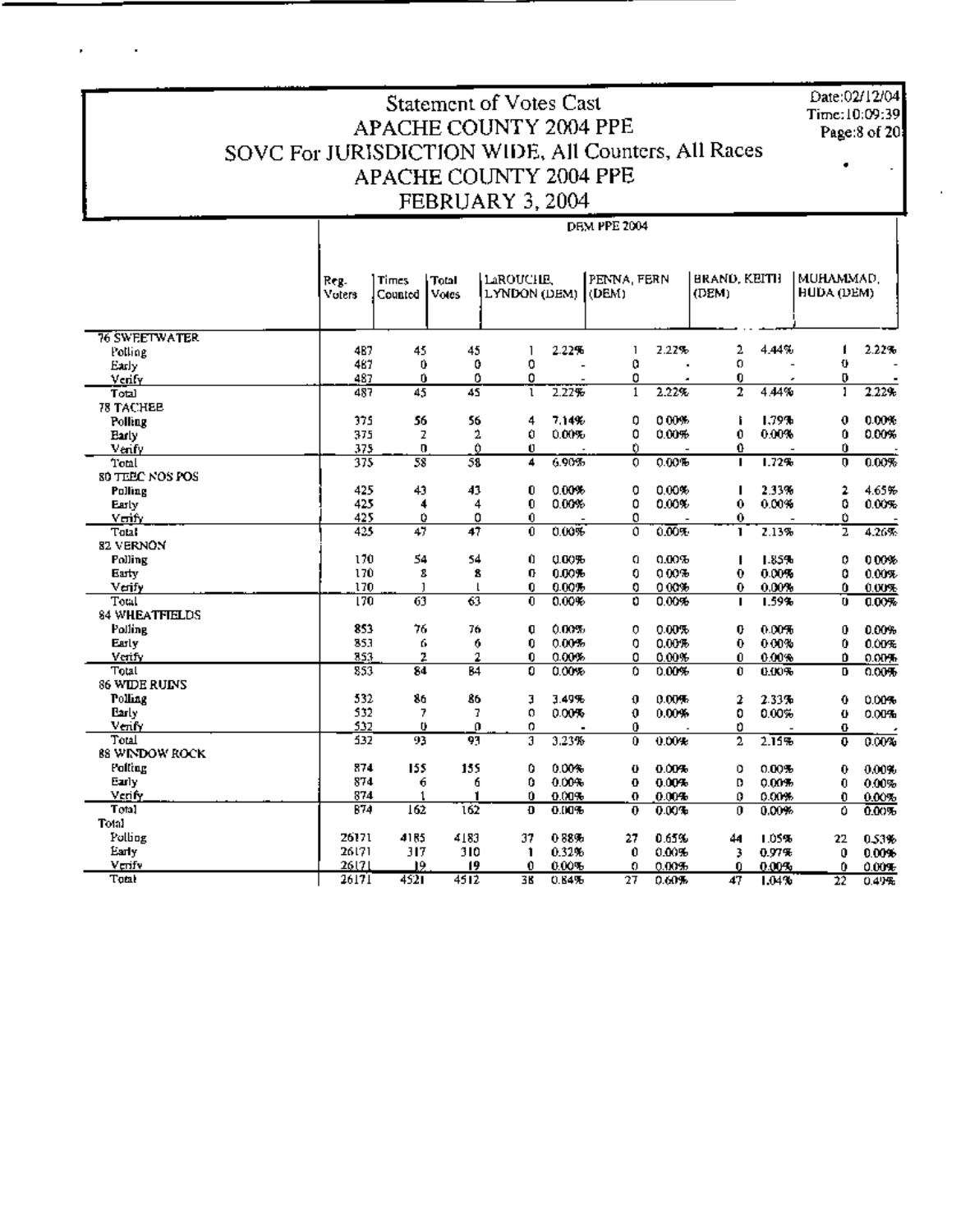$\mathcal{L}$  $\sim$ 

 $\mathcal{S}$ 

ļķ

 $\hat{\mathbb{I}}$ 

Date:02/12/04 Time: 10:09:39 Page:9 of 20

### Statement of Votes Cast र् **APACHE COUNTY 2004 PPE** SOVC For JURISDICTION WIDE, All Counters, All Races APACHE COUNTY 2004 PPE FEBRUARY 3, 2004

ŗ.

٠,

|                                 | ¥                         |          |                        |          | DEM PPE 2004                     |          |                        |                              |                      |
|---------------------------------|---------------------------|----------|------------------------|----------|----------------------------------|----------|------------------------|------------------------------|----------------------|
|                                 | WYATT, BILL<br>(DEM)      |          | CAPLETTE,<br>RAY (DEM) |          | BRAUN, CAROL<br>MOSELEY<br>(DEM) |          | SHARPTON, AL-<br>(DEM) | CLARK,<br>WESLEY K.<br>(DEM) |                      |
|                                 | ۸.                        |          |                        |          |                                  |          |                        |                              |                      |
| <b>IURISDICTION WIDE</b>        | n, e                      | $\cdot$  |                        |          |                                  |          |                        |                              |                      |
| $\mu$ 02 ALPINE<br>Polling      | p.<br>ΞO                  | 0.00%    | 0                      | 0.00%    | 0                                | 0.00%    | 0<br>$0.00\%$          | 12.                          | 30.00%               |
| Farly                           | 10                        | 0.00%    | 0                      | 0.00%    | Ð                                | 0.00%    | 0<br>0.00%             | 2                            | 18.18%               |
| Verify                          | $\overline{\cdot}$ 0      |          | 0.                     |          | 0                                |          | 0                      | 0                            |                      |
| لتنانT                          | 0                         | 0.00%    | 0                      | 0.00%    | Ď                                | 0.00%    | 0.00%<br>0             | 14                           | 27.45%               |
| I 03 CANYON DE CHELLY           |                           |          |                        |          |                                  |          |                        |                              |                      |
| Polling<br>٠ï.                  | 2                         | 1.22%    | ı                      | 0.61%    | ٥                                | 0.00%    | 2<br>1.22%             | 42.                          | 25.61%               |
| Early                           | 0<br>0                    | 0.00%    | 0<br>Û                 | 0.00%    | 0<br>0                           | 0.00%    | 0<br>0.00%<br>0        | O<br>o                       | 0.00%                |
| Verify<br>Total                 | 2                         | 1.12%    | п                      | 0.56%    | û                                | 0.00%    | 2<br>1.12%             | 42                           | 23.60%               |
| <b>05 CHINLE</b>                |                           |          |                        |          |                                  |          |                        |                              |                      |
| Polling                         | 0                         | 0.00%    | 2                      | 1.41%    | ٥                                | $0.00\%$ | 0.00%<br>D             | 47.                          | 33.10%               |
| Early                           | t<br>0                    | 0.00%    | 0                      | 0.00%    | 0                                | 0.00%    | 0.00% .<br>D           | 0                            | 0.00%                |
| Verily                          | 440                       | 000%     | 0                      | 0.00%    | 0                                | 0.00%    | 0.00%<br>0             | 0<br>٠                       | 0.00%                |
| Total                           | Ŧ<br>0                    | $0.00\%$ | 2                      | 1.27%    | 0                                | 0.00%    | 0.00%<br>0             | 47                           | 29.94%               |
| <b>D9 CONCHO</b>                | 0                         | 0.00%    | Û                      | 0.00%    | 0                                | 0.00%    | 0.00%<br>Ü             |                              |                      |
| Polling<br>Early                | $\ddot{\phantom{0}}$<br>0 | 0.00%    | J                      | 5.56%    | 0                                | 0.00%    | 0.00%<br>D             | 36<br>4                      | 34.62%<br>22.22%     |
| Verify                          | а<br>0                    |          | o                      |          | 0                                |          | 0                      | 0                            |                      |
| Total                           | 0                         | 0.00%    | п                      | 082%     | 0                                | $0.00\%$ | 0.00%<br>٥             | 40                           | 32.79%               |
| <b>30 CORNFIELDS</b>            | ą                         |          |                        |          |                                  |          |                        |                              |                      |
| Polling<br>ı!                   | 1                         | 0.83%    | 0                      | $-0.00%$ | t                                | $0.83\%$ | o<br>0.00%             | 13                           | 10.83%               |
| Farly                           | Ŷ,<br>0                   | 0.00%    | 0                      | 0.00%    | 0                                | 0.00%    | 0<br>0.00%             | т                            | 10.00%               |
| Verify                          | o                         |          | 0                      |          | 0<br>≪w                          |          | 0                      | 0                            |                      |
| Total                           | . . 1                     | 0.77%    | 0                      | 000%     | $\mathbf{1}$                     | 0.77%    | 0.00%<br>Û             | 14                           | 10.77%               |
| 11 COTTONWOOD                   | d<br>2                    | 1.06%    | 3                      | 1.59%    | 2                                | 1.06%    | 2<br>1.06%             |                              |                      |
| Polling<br>Early                | $\sim 0$                  | 0.00%    | Ü                      | 0.00%    | . 0                              | 0.00%    | D<br>0.00%             | 43.<br>0                     | 22.75%<br>$0.00 - 5$ |
| r - Verify                      | $\sim 0$                  |          | Ü                      |          | Ω                                |          | D                      | 0                            |                      |
| Total                           | 衬<br>$\overline{2}$       | 1.04%    | 3                      | 1.55%    | $\mathbf 2$<br>A.                | 1.04%    | z<br>1.04%             | 43                           | 22.28%               |
| 12 CORONADO/61 ST. JOHNS        |                           |          |                        |          |                                  |          |                        |                              |                      |
| Polling                         | ø,<br>0                   | 0.00%    | 0                      | 0.00%    | 0                                | 0.00%    | 0.43%<br>ı             | 87                           | 37.18%               |
| Barly<br>٠,                     | 0<br>Ì,                   | 0.00%    | 0                      | 0.00%    | 0                                | 0.00%    | 2.50%<br>ı             | 16                           | 40.00%               |
| Verify                          | o                         |          | 0                      |          | Û                                |          | Û                      | ٥                            |                      |
| Toml<br><b>13 DENNEHOTSO</b>    | 0                         | 0.00%    | Û                      | 0.00%    | 0                                | $0.00\%$ | 0.73%<br>2             | 103.                         | 37.59%               |
| Polling                         | 1 <sub>2</sub>            | 2.08%    | 2                      | 2.08%    | 3                                | 3.13%    | 1.04%<br>T             | 17                           | 17.71%               |
| <b>Barly</b>                    | 0                         | 0.00%    | 0                      | 0.00%    | 0                                | 0.00%    | 0<br>0.00%             | 0                            | $0.00 -$             |
| Verify                          | Ą<br>0                    |          | 0                      | ÷.       | đ                                |          | 0                      | o                            |                      |
| Total                           | 2                         | 2.02%    |                        | 22.02%   | 3                                | 3.03%    | 1.01%<br>ı             | 17                           | 17.17%               |
| <b>16 EAGAR/59 ROUND VALLBY</b> |                           |          |                        | ğa.      |                                  |          |                        |                              |                      |
| Polling                         | 0                         | 0.00%    | 0                      | ' 0.00%  |                                  | 0.85%    | 0<br>0.00%             |                              | 32 27.12%            |
| Early.                          | 0                         | 0.00%    | 0                      | $-0.00%$ |                                  | 3.33%    | 0<br>0.00%             |                              | 7 23.33%             |
| Verify<br><b>Total</b>          | 0<br>o                    | 0.00%    | 0.<br>0                | 0.00%    | 0.                               |          | 0.<br>0.00%            | 0                            |                      |
| 17 FLAT TOP/70 SPRINGERVILLE    |                           |          |                        |          | 2                                | 1.35%    | 0                      |                              | $39 - 26.35%$        |
| Polling                         | 0                         | 0.00%    | 0                      | 0.00%    | 0                                | 0.00%    | 2<br>1.63%             |                              | 41 33.33%            |
| Farly                           | 0                         | 0.00%    | 0                      | 0.00%    | 0                                | 0.00%    | Û<br><b>U.DO%</b>      |                              | $11 - 37.93%$        |
| Verify                          | 0                         |          | Û                      |          | 0                                |          | 0                      | 0                            |                      |
| Total                           | υ                         | 0.00%    | 0                      | 0.00%    | 0                                | 0.00%    | 1.32%<br>2             | 52.                          | 34.21%               |
| 19 FORT DEFIANCE                |                           |          |                        |          |                                  |          |                        |                              |                      |
| Polling                         | 0                         | 0.00%    | 0                      | 0.00%    | п                                | 0.36%    | 1.07%<br>F,            |                              | 48 17.08%            |
| Early                           | 4<br>o                    | 0.00%    | 0                      | 0.00%    | 0                                | 0.00%    | Û<br>0.00%             | 0                            | 0.00%                |
| Verify<br>Total                 | $\mathbf{0}$<br>0         | 0.00%    | o<br>O                 | 0.00%    | 0<br>п                           | 034%     | 0.<br>3<br>1.03%       | 0                            | 48 16.49%            |
| 22 GANADO NORTH                 | Į.                        |          |                        |          |                                  |          |                        |                              |                      |
|                                 | 3,                        |          |                        |          |                                  |          |                        |                              |                      |

à,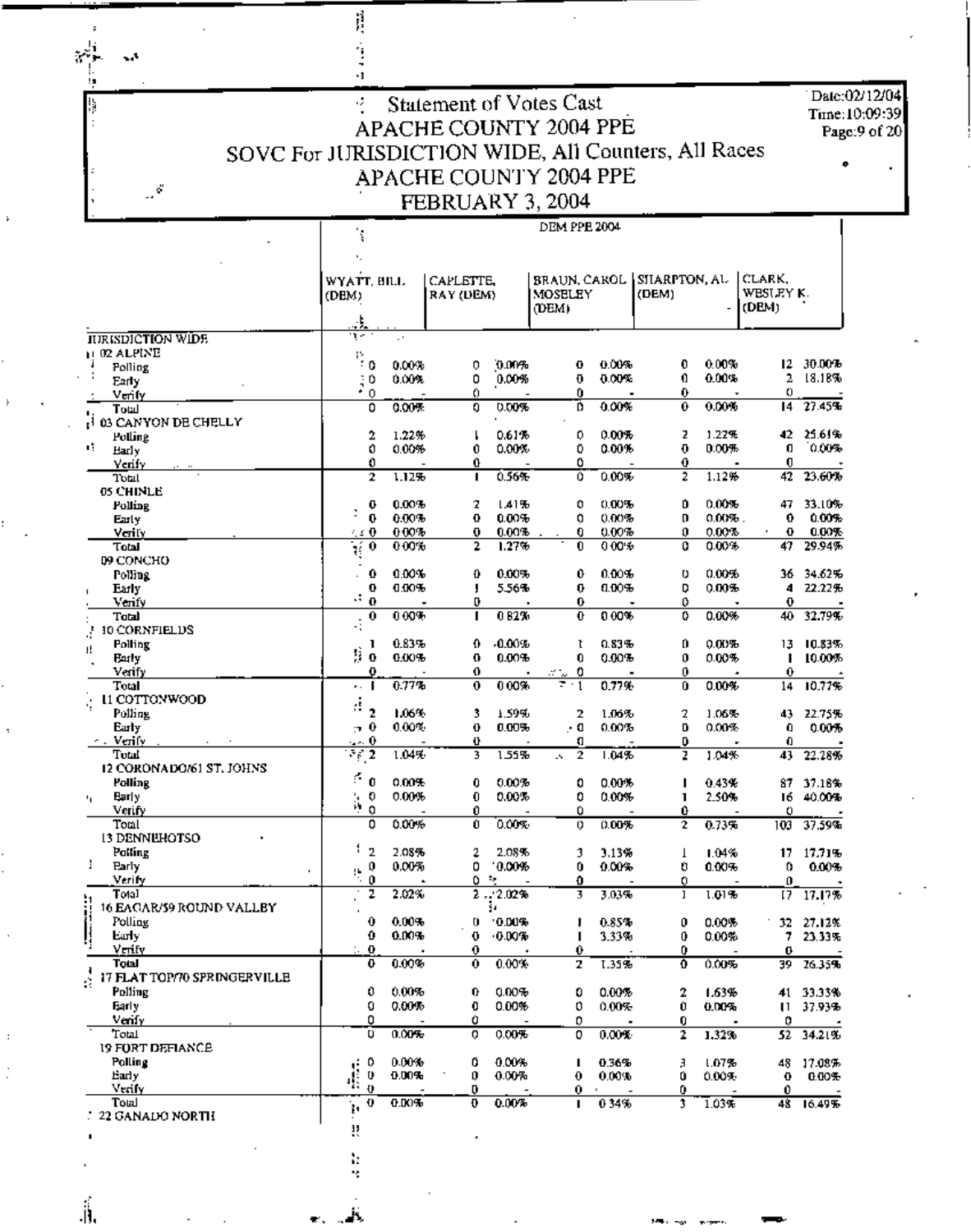Date:02l12104 Time:1O:D9:39 Page:10 of 20

•

### Statement of Votes Cast APACHE COUNTY 2004 PPE SOVC For JURISDICTION WIDE, All Counters, All Races APACHE COUNTY 2004 PPE FEBRUARY 3, 2004

×

DEM PPE 2004

o 0.00% o 0.00'"' o 0,00'"' o 0,00% o 000'"' WYATT, BILL  $|$  CAPLETTE,  $|$  REAUN. CAROL  $|$  SHARPTON, AL  $|$  CLARK,  $|$  (DEM)  $|$  WESLEY K. WYATT, BILL CAPLETTE, BRAUN CAROL SHARPTON, AL CLARK, WESLEY K.<br>
(DEM) RAY (DEM) MOSELEY (DEM) (DEM) (DEM) (DEM)  $(DEM)$   $[CDEM]$ - .\_\_ .  $\text{Pelling}$ WYATT, BILL CAPLETT<br>
Polling<br>
Polling<br>
Verify<br>
Verify<br>
Total 0 0.00% 1  $\frac{0}{2}$ 0.00% <sup>0</sup> 0'<10% • <u>ດ.ດວ\$</u><br>0.00% ວັ  $\begin{array}{r} 0.00\% \hline 4 & 5.48\% \\ 0.00\% & 1.25.00\% \\ \hline 0.00\% & 5.6.49\% \end{array}$ V<rifv <sup>0</sup> . , <sup>0</sup>  $\begin{array}{ccc} 0 & 0.00\% & 4 \ 0 & 0.00\% & 1 \ 0 & \frac{1}{2} & 0 \end{array}$  $\frac{V_{\text{crit}}}{V_{\text{crit}}}$  ,  $\frac{0}{0.00\%}$  ,  $\frac{0}{1.30\%}$  ,  $\frac{0}{0.00\%}$  ,  $\frac{0}{1.30\%}$  ,  $\frac{0}{0.00\%}$  $\frac{0.00\%}{0.00\%}$  0 0.00% 1 25.00%<br>
0 0.00% 5 6.49% 23 GANADO SOUTH Polling , and the contract of the contract of the contract of the contract of the contract of the contract of the contract of the contract of the contract of the contract of the contract of the contract of the contract of  $0$   $0.00\%$   $1$   $1.50\%$   $0$ <br> $0.00\%$   $0.000\%$   $0.000\%$   $0.000\%$   $0.000\%$   $0.000\%$   $0.000\%$   $0.000\%$   $0.000\%$   $0.000\%$   $0.000\%$   $0.000\%$   $0.000\%$   $0.000\%$   $0.000\%$   $0.000\%$   $0.000\%$   $0.000\%$   $0.000\%$   $0$ 0.00% 0 0.00% 7 <mark>8.75</mark>%<br>0.00% 0 0.00% 1 16.67%  $\frac{V \text{erify}}{V \text{Total}}$  .  $\frac{0}{1}$  $\frac{1.25\%}{0.00\%}$  0  $\frac{0.00\%}{0.00\%}$  0  $\frac{0.00\%}{0.00\%}$  0  $\frac{0.00\%}{0.00\%}$  0  $\frac{0.00\%}{0.00\%}$  0  $\frac{0.00\%}{0.00\%}$  0  $\frac{0.00\%}{0.00\%}$  0  $\frac{0.00\%}{0.00\%}$  0  $\frac{0.00\%}{0.00\%}$  0  $\frac{0.00\%}{0.00\%}$  0  $\frac{8}{9}$  $0.00\%$  1  $1.667\%$ <br>  $0.00\%$  0 000%<br>
0.00% 8 9.20% ,~ , 1.11'" <sup>0</sup> ".~ , o~ " 0.00% 1 |6.67%<br>0.00% 0.00%<br>0.00% 8 9.20% 25GREER Polling  $0000$ 0.00%E 0 0.00%E 0<br>ዕ∩∩%E 0 0.00%E 0 ,,~• 0.00'" , '6.0'''' "ad, , O~  $\begin{array}{cccccccc} \hline 1 & 1.30\% & 0 & 0.00\% & 0 & 0.00\% & 5 & 6.499 \\ 0 & 0.00\% & 0 & 0.00\% & 0 & 0.00\% & 7 & 8.759 \\ 0 & 0.00\% & 0 & 0.00\% & 0 & 0.00\% & 1 & 16.679 \\ 0 & 0.00\% & 0 & 0.00\% & 0 & 0.00\% & 0 & 0.00\% \\ 0 & 0.00\% & 0 & 0.00\% & 0 & 0.00\% & 8$ Verify  $\frac{1}{0.00\%}$  0  $\begin{array}{ccccccc} 0 & 0.00\% & & 0 & 0.00\% & & 0 \\ 0 & 0.00\% & & 0 & 0.00\% & & 0 \\ 0 & & & 0 & & 0.00\% & & 0 \end{array}$  $\frac{1}{\text{Corrify}}$  , 0.00% 0.00% 0.00% 0.00% 0.00% 0.00% 0.000% 0.000% 0.000% 0.000% 0.000% 0.000% 0.000% 0.000% 0.000% 0.000% 0.000% 0.000% 0.000% 0.000% 0.000% 0.000% 0.000% 0.000% 0.000% 0.000% 0.000% 0.000% 0.000% 0.000% 11 HOUCK Polling<br>Barly  $\frac{0}{2}$  $\frac{1}{0.00\%}$  (0)<br>1.98% 2 <u>ว</u>00% – อี<br>เ.98% – 2  $\begin{array}{ccccccccc} 0.01\% & 0 & 0.00\% & 0 & 0.00\% \\ \hline 0.01\% & 0 & 0.00\% & 8 & 9.20\% \\ \hline 0.01\% & 0 & 0.00\% & 8 & 9.20\% \\ \hline 0.00\% & 0 & 0.00\% & 0 & 0.00\% \\ \hline 0.00\% & 0 & 0.00\% & 8 & 6.67\% \\ \hline 0.00\% & 0 & 0.00\% & 8 & 61.54\% \\ \hline 0.00\% & 0 &$ 13.84%<br>
13.86%<br>
13.86%<br>
13.86%<br>
13.86%<br>
13.86%<br>
13.86%<br>
13.86%<br>
13.86%<br>
13.86%<br>
13.86%<br>
13.86%<br>
2 .98% 2 1.98% 2 1.98% 0 0.00% 14 13.86%<br>
2 .98% 0 0.00% 0 0.00%<br>
13.86%<br>
2 .98% 0 0.00% 0 0.00%<br>
13.86%<br>
2 .98% 0 0.00% 0 0.0 Politing (1989)<br>Politing (1989) 2 1,9896 2 1,9895 0 0,0096 14<br>Politing (1989) 0 0,00096 0 0,00096 0 0,00096 1 0<br>Verify (1989) 0 ... 0 ... 0 ... 0 ... 0 ... 0 ... 0 ... 0 ... 0 ... 0 ... 0 ... 0 ... 0 ... 0 ... 0 ... 0 ... Pointy<br> **Early**<br>
<u>Verify 0</u><br>
Total 1999  $\frac{1.90\%}{0.00\%}$  ,  $\frac{0.00\%}{0.90\%}$  ,  $\frac{0}{2}$  ,  $\frac{0.90\%}{0.90\%}$  ,  $\frac{0}{2}$  ,  $\frac{0.90\%}{0.90\%}$  ,  $\frac{0}{2}$  ,  $\frac{0}{2}$  ,  $\frac{0}{2}$  ,  $\frac{0}{2}$  ,  $\frac{0}{2}$  ,  $\frac{0}{2}$  ,  $\frac{0}{2}$  ,  $\frac{0}{2}$  ,  $\frac{0}{2}$  ,  $\begin{array}{ccccc}\n0.00\% & & & & & 14 \\
0.00\% & & & & & \\
\hline\n0.00\% & & & & & 15 \\
0.85\% & & & & & \\
\hline\n\end{array}$  $15$  14 29% 19 KINl.ICHEf. Polling<br>
Polling , 2. 1.98% , 2. 1.98% , 0.000% , 14.13.86%<br>
Poling , 0.000% , 0.000% , 0.000% , 0.000% , 12.100%<br>
Poling , 2. 1.71% , 1.0.85% , 1.0.85% , 1.0.85% , 1.0.26%<br>
Poling , 2. 1.71% , 1.0.85% , 1.0.85% , 1.0.85%  $\begin{array}{cccc} 2 & 1.71\% & & 1 & 0.85\% \\ 1 & 14.29\% & & 0 & 0.00\% \\ 0 & 0.00\% & & 0 & 0.00\% \end{array}$  $\frac{0}{0}$ 0.85%= I 0.85%= I2<br>0.00%= 0 0.00%= 0<br>0.00%= 0 0.00%= 0  $0.00%$ vorilv • 0.00% 0 0.00<mark>% 0</mark><br>كان 10.79% 1  $\begin{array}{ccccccccc}\n & 0.00\% & 0.00\% & 1 & 13.86\%\\
0.00\% & 0 & 0.00\% & 1 & 25.00\%\\
\hline\n & 0 & 0.00\% & 1 & 25.00\%\\
\hline\n & 0 & 0.00\% & 15 & 14.29\%\\
0.85\% & 1 & 0.85\% & 1 & 2 & 10.26\%\\
0.00\% & 0 & 0.00\% & 0 & 0.00\%\\
\hline\n & 0.00\% & 0 & 0.00\% & 0$ 0.00% Total , 2.36% , 0.89% , 0.89% , 0.89% , 0.89% , 0.89% , 0.89% , 0.89% , 0.89% , 0.89% , 0.89% , 0.89% , 0.89% , 0.89% , 0.89% , 0.89% , 0.89% , 0.89% , 0.89% , 0.89% , 0.89% , 0.89% , 0.89% , 0.89% , 0.89% , 0.89% , 0.89%  $\frac{0}{12}$  $.45%$ 31 KLAGETOH<br>Polling POm"~ , 2.0.1% • '00" <sup>0</sup> 0.00'"' <sup>0</sup> O~ "  $\frac{14.04\%}{0.00\%}$ V<rif, , <sup>0</sup> <sup>0</sup> <sup>0</sup> • Polling<br>
Polling<br>
Hariy , 2009, 2009, 2009, 2009, 2009, 2009, 2009, 2009, 2009, 2009, 2009, 2009, 2009, 2009, 2009, 2009, 2009, 2009, 2009, 2009, 2009, 2009, 2009, 2009, 2009, 2009, 2009, 2009, 2009, 2009, 2009, 2009, 2009 16 13.56% 33 LUKACHUKAI<br>Polling Polling , 2.54% , 0.00% , 0.00% , 0.00% , 0.00% , 0.00% , 0.00% , 0.00% , 0.00% , 0.00% , 0.00% , 0.00% , 0.00% , 0.00% , 0.00% , 0.00% , 0.00% , 0.00% , 0.00% , 0.00% , 0.00% , 0.00% , 0.00% , 0.00% , 0.00% , 0.00% , 0.00 1,.04% example of the control of the control of the control of the control of the control of the control of the control of the control of the control of the control of the control of the control of the control of the control of t  $\frac{1}{1}$   $\frac{1}{1}$   $\frac{1}{1}$   $\frac{1}{1}$ 0<br>0 Verify  $\frac{0}{0}$  $\frac{0}{2}$  $\frac{0}{1}$ 0  $\begin{array}{cccc} 1 & 0.72\% & & & 18 \\ 0 & & - & & 0 \\ 0 & & & 0 & \end{array}$ Total<br>Total , 1.45% , 0,72% , 0,72% , 0,72% , 0,81% , 0,81% , 0,81% , 0,81% , 0,81% , 0,81% , 0,81% , 0,81% , 0,81%<br>Total , 1.45% , 0,02% , 0,02% , 0,02% , 0,01% , 0,01% , 0,01% , 0,01% , 0,01% , 0,01% , 0,01% , 0,01% , 0, I<sub>3.04%</sub><br>21.50%<br>0.00% J5 LUPTON rol~1lll , <,67% , 0.9391- , 0.93'" 0<br>0<br>0  $0.00%$  $\begin{bmatrix} 23 & 21.50\% \\ 0 & 0.00\% \\ 0 & 0 \end{bmatrix}$ 21.50% ~" "  $\begin{array}{cccccccc} 2.54\% & 0 & 0.00\% & 0 & 0.00\% & 0 & 0.00\% \\ 1.45\% & 1 & 0.72\% & 1 & 0.72\% & 1 & 0.72\% \\ 0 & - & 0 & 0 & 0 & 0 \\ \hline 1.45\% & 1 & 0.72\% & 1 & 0.72\% & 1 & 0.72\% \\ 1.45\% & 1 & 0.72\% & 1 & 0.72\% & 1 & 0.72\% \\ 4.67\% & 1 & 0.93\% & 1 & 0.93\$  $0.00%$ <u>Verify 0 - 0</u><br>Total 5 4.46% 1  $\begin{array}{ccccccc}\n & 0.93\% & & 0 & 0.00\% \\
 & 0 & 0.00\% & & 0 & 0.00\% \\
 & & & & & \n\end{array}$ •  $0.00%$ Poling<br>
Poling<br>
Poling<br>
Poling<br>
Verify , 0.00% 0 0,00% 0 0,00% 0 0,00% 0 0,00%<br>
Poling<br>
McNARY<br>
McNARY<br>
McNARY<br>
McNARY<br>
McNARY<br>
Dolling<br>
Dolling<br>
Dolling<br>
Dolling<br>
Dolling<br>
Dolling<br>
Dolling<br>
Dolling<br>
Dolling<br>
Dolling<br>
Dol 20,54% 17 M<NARY Pollio. •  $0.00%$  0 0.00%<br>0 0 " 0.00% ט<br>0<br>0 0.00% , ,."'" E..-1y • . <sup>0</sup>  $\begin{array}{c} 0 \\ 0 \end{array}$  .  $\begin{array}{c} 0 \\ 0 \end{array}$  $\begin{matrix} 0 \\ 0 \end{matrix}$ Early **1996**<br>Verif<del>y 1996 - John Den 1999 - 1999 - 1999 - 1999 - 1999 - 1999 - 1999 - 1999 - 1999 - 1999 - 1999 - 1999 - 1999</del> ō  $\frac{1}{2}$ ا به بن من المسلم بن من المسلم بن المسلم بن المسلم بن المسلم بن المسلم بن المسلم بن المسلم بن المسلم بن المسلم<br>1960. • بن المسلم بن المسلم بن المسلم بن المسلم بن المسلم بن المسلم بن المسلم بن المسلم بن المسلم بن المسلم بن  $\overline{0.00\%}$  $\frac{0}{0.107}$  ,  $\frac{0}{0.007}$  ,  $\frac{0}{0.678}$  ,  $\frac{0}{0.678}$ 39 MANY FARMS<br>Polling <u>Verify 0</u><br>
Total 5 4.46% 1 0.89% 1 0.89% 0 0.00% 23 20.54%<br>
McNARY<br>
Polling 0 0.00% 0 0.00% 0 0.00% 0 0.00% 1 6.57%<br>
Early 0 0.00% 0 0.00% 0 0.00% 0 0.00% 1 6.57%<br>
MANY FARMS<br>
Polling 1 0.41% 0 0.00% 0 0.00% 0 0.00% 1 6 , 0.00% 0 0.00% 0 0.00% 0 0.00% 0 0.00%<br>1 0.41% 0 0.00% 0 0.00% 0 0.00% 0 1.8.11%<br>1 0.00% 0 0.00% 0 0.00% 0 0.00% 1 20.00% Veri! ,  $\frac{0}{0}$  $\begin{array}{ccccccc}\n 0 & 0.00\% & & 0 & 0.00\% \\
 0 & 0.00\% & & 0 & 0.00\% \\
 \hline\n 0 & & & 0 & & \end{array}$  $\frac{1}{5}$  18.15% 20.00% "" , 0.40% •  $\begin{array}{ccccccccc} 0.00\% & & 0 & 0.00\% & & 0 & 0.00\% & & 44 \ 0.00\% & & 0 & 0.00\% & & 0 & 0.00\% & & 1 \ \hline & & & & & & & & 0 & & 0 \ 0.00\% & & 0 & 0.00\% & & 0 & 0.00\% & & 45 \end{array}$ 4' MEXICAN WATER<br>Polling 1 1 7.69% 0  $\frac{0}{0.00\%}$   $\frac{0}{0.00\%}$   $\frac{0}{0.00\%}$   $\frac{0}{0.00\%}$   $\frac{0}{0.00\%}$   $\frac{0}{0.00\%}$   $\frac{0}{1.769\%}$ <br>  $\frac{0.00\%}{0.00\%}$   $\frac{0}{0.00\%}$   $\frac{0}{1.769\%}$ Polling (\* 1888)<br>Early (\* 1888)<br>Verify (\* 1888) 0 0.00%<br>0 0.00%<br>0 0.00%  $\begin{matrix}0&\cdot&\cdot&0\0&0.00\%\cdot&\cdot&0\end{matrix}$ 0 V,rlf.,- • "  $\frac{0}{0}$  $\frac{0.00\%}{0.00\%}$  = 0<br>0.00% = 0<br>0.00% = 0  $\frac{0}{9}$  $\frac{0.00%}{0.00%}$  – 0 ,~ ,~" , 7.14'" , OJlL)% <sup>0</sup> OJ",% " 0,009<del>%</del> 0 0,00<mark>9%</mark><br>0,00% l 7,14% 43 NAZLINI 1.90% , 0.00% , 0.00% , 0.00% , 0.00% , 0.00% , 0.00% , 0.00% , 0.00% , 0.00% , 0.00% , 0.00% , 0.00% , 0.00% , 0.00% , 0.00% , 0.00% , 0.00% , 0.00% , 0.00% , 0.00% , 0.00% , 0.00% , 0.00% , 0.00% , 0.00% , 0.00% , 0.00% 20,00% Poling<br>Poling 2 1.90%<br>Parly 6 0.00%  $^{\circ}$  $0.95\%$   $0.00\%$   $0.00\%$   $0.00\%$  $0.00\%$  0 0.00% 2.1<br> $0.00\%$  0 0.00% 0  $\frac{1}{7,14\%}$ <br>0.00%<br>0.00%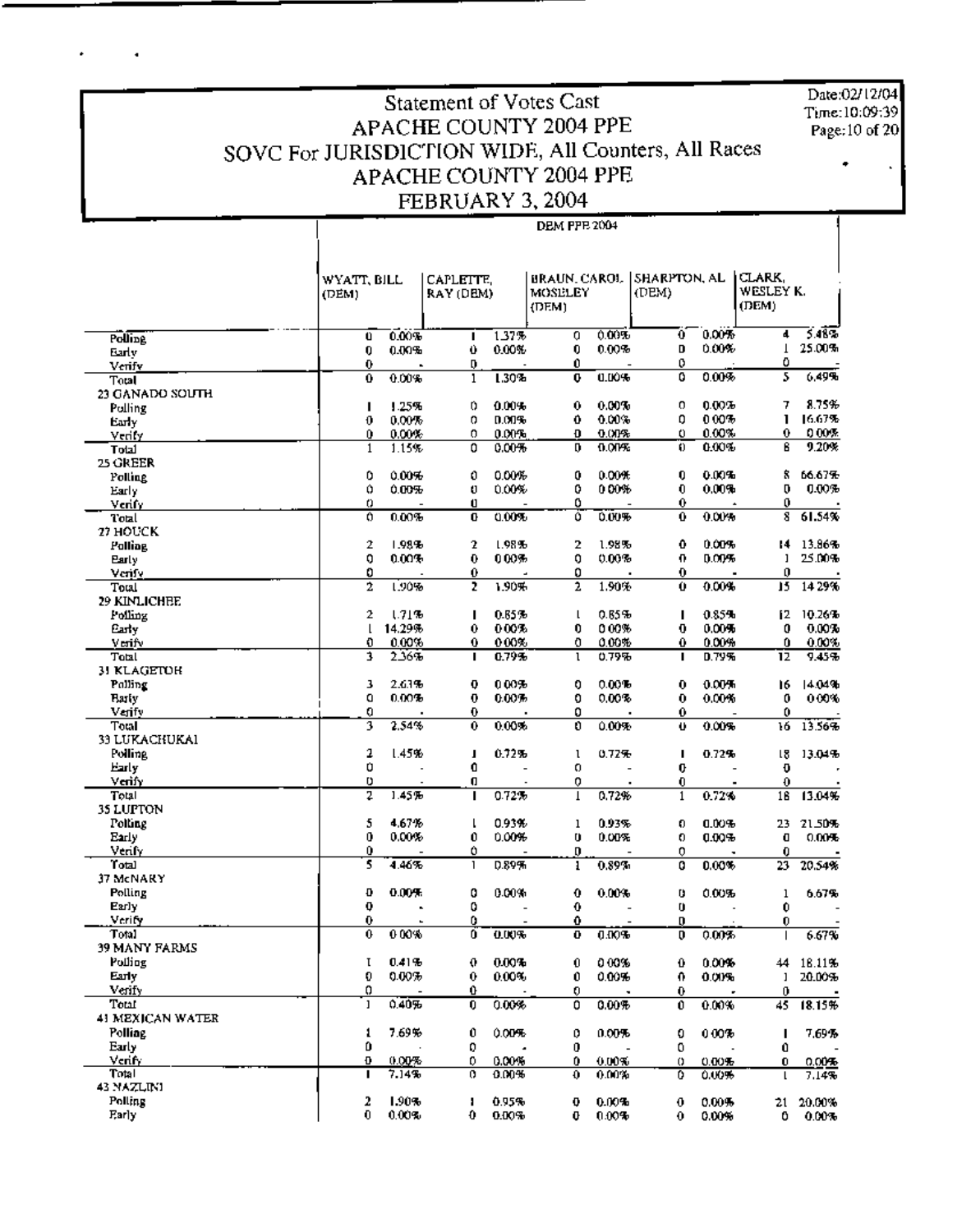Date:02/12/04 Time:10:09:39 Page:11 of 20

## Statement of Votes Cast APACHE COUNTY 2004 PPE SOVC For JURISDICTION WIDE, All Counters, All Races APACHE COUNTY 2004 PPE FEBRUARY 3, 2004

|                               | WYATT, BILL<br>(DEM) |                | CAPLETTE,<br>RAY (DEM) |                   | <b>BRAUN, CAROL</b><br>MOSELEY<br>(DEM) |                   | ISHARPTON, AL<br>(DEM) |                | CLARK.<br>WESLEY K<br>(DEM) |             |
|-------------------------------|----------------------|----------------|------------------------|-------------------|-----------------------------------------|-------------------|------------------------|----------------|-----------------------------|-------------|
|                               | 0                    | 0.00%          | 0                      | 0.00%             | Û                                       | 0.00%             | 0                      | 0.00%          | 0                           | 0.00%       |
| Verify<br>Total               | 2                    | 1.80%          | 1                      | 0.90%             | G.                                      | 0.00%             | O                      | 0.00%          | $\overline{21}$             | 18.92%      |
| 45 NUTRIOSO                   |                      |                |                        |                   |                                         |                   |                        |                |                             |             |
| Polling                       | 0                    | 0.00%          | 0.                     | 0.00%             | 0                                       | 0.00%             | 0                      | 0.00%          | 9                           | 40.91%      |
| Early                         | 0                    | 0.00%          | 0                      | 0.00%             | 0                                       | 0.00%             | 0                      | $0.00\%$       | 2                           | 28.57%      |
| Verify                        | 0                    |                | 0                      |                   | 0                                       |                   | 0                      |                | 0                           |             |
| Total                         | 0                    | 0.00%          | 0                      | 0.00%             | $\mathbf 0$                             | 0.00%             | 0                      | 0.00%          | H.                          | 37.93%      |
| 46 OAK SPRINGS<br>Polling     | o                    | 0.00%          | 0                      | 0.00%             | Ü                                       | 0.00%             | 0                      | $0.004 -$      | э                           | 6.38%       |
| Early                         | O                    | 0.00%          | 0                      | 0.00%             | D                                       | 0.00%             | ٥                      | 0.00%          |                             | 1100.00%    |
| Veniv                         | o                    |                | 0                      |                   | o                                       |                   | D                      |                | ٥                           |             |
| Total                         | 0                    | 0.00%          | O                      | 0.0096            | 0                                       | 0.00%             | D                      | 0.00%          | 4                           | 8.33%       |
| 48 PUERCO EAST/49 PUERCO WEST |                      |                |                        |                   |                                         |                   |                        |                |                             |             |
| Polling                       | 0                    | 0.00%          | 0                      | 0.00%             | 0                                       | $0.00\%$          | 2                      | 1.96%          | 16                          | 15.69%      |
| Early                         | 0                    | 0.00%          | 0                      | 0.00%             | 0                                       | 0.00%             | 0                      | 0.00%          | 0                           | 0.00%       |
| Verify                        | 0                    | 0.00%          | 0                      | 0.00%             | 0                                       | 0.00%             | 0                      | 0.00%          | Ü                           | 0.00%       |
| Total<br>51 RED MESA          | 0                    | 0.00%          | 0                      | 0.OU%             | D                                       | 0.00%             | 2                      | 1.87%          | 16                          | 14.95%      |
| Polling                       | 0                    | 0.00%          | 0                      | 0.00%             | 0                                       | 0.00%             | ٥                      | 0.00%          | ٥                           | 0.00%       |
| Early                         | 0                    |                | 0                      |                   | 0                                       |                   | Û                      |                | 0                           |             |
| Verify                        | 0                    |                | Û                      |                   | o                                       |                   | 0                      |                | 0                           |             |
| Total                         | 0                    | 0.00%          | 0                      | 0.00%             | ø                                       | 0.00%             | 0                      | 0.00%          | 0                           | 0.00%       |
| 52 RED VALLEY                 |                      |                |                        |                   |                                         |                   |                        |                |                             |             |
| Polling                       | 0                    | 0.00%          | 0                      | 0.00%             | 1                                       | 2.33%             | 1                      | 2.33%          | 7                           | 16.28%      |
| Early                         | 0                    |                | 0                      |                   | Û                                       |                   | 0                      |                | 0                           |             |
| Veniy<br>Total                | 0<br>ø               |                | 0                      |                   | Ð                                       |                   | 0                      |                | 0                           |             |
| 54 ROCK POINT                 |                      | 0.00%          | Û                      | 0.00%             | п                                       | 2.33%             | г                      | 2.33%          | 7                           | 16.28%      |
| Polling                       | 2                    | 1.33%          | ı                      | 0.67%             | 0                                       | 0.00%             | ı                      | 0.67%          | 16                          | 10.67%      |
| Early                         | 0                    | 0.00%          | 0                      | 0.00%             | 0                                       | 0.00%             | 0                      | 0.00%          | D                           | 0.00%       |
| Verify                        | 0                    |                | 0                      |                   | 0                                       |                   | 0                      |                | 0                           |             |
| Total                         | z                    | 1.31%          | 1                      | 0.65%             | 0                                       | 0.00%             | ı                      | 0.65%          | 16                          | 10.46%      |
| 56 ROUGH ROCK                 |                      |                |                        |                   |                                         |                   |                        |                |                             |             |
| Polling                       | ı                    | 1.41%          | 2                      | 2.82%             | ī                                       | 1.41%             | 2                      | 2.82%          | 7                           | 9.86%       |
| Early                         | 0                    | 0.00%          | Û                      | 0.00%             | 0                                       | $0.00\%$          | 0                      | 0.00%          |                             | 1 100.00%   |
| Veify<br>Total                | ٥<br>ı               | 0.00%<br>1.35% | 0<br>2                 | 0.00%<br>2.70%    | 0<br>1                                  | $0.00\%$<br>1.35% | 0<br>2                 | 0.00%<br>2.70% | Û.                          | 0.00%       |
| <b>58 ROUND ROCK</b>          |                      |                |                        |                   |                                         |                   |                        |                | B                           | 10.81%      |
| Polling                       | 1                    | 0.98%          | 1                      | 0.98%             | o                                       | 0.00%             | Ð                      | 0.00%          | 16.                         | 15.69%      |
| Early                         | 0                    | 0.00%          | 0                      | 0.00%             | o                                       | 0.00%             | 0                      | 0.00%          | 0.                          | 0.00%       |
| Verify                        | 0                    | 0.00%          | 0.                     | 0.00%             | 0                                       | 0.00%             | 0.                     | 0.00%          |                             | 1100.00%    |
| Total                         | 1                    | 0.93%          | 1                      | 0.93%             | 0                                       | 0.00%             | 0                      | 0.00%          | 17                          | 15.89%      |
| 65 ST. MICHAELS               |                      |                |                        |                   |                                         |                   |                        |                |                             |             |
| Polling                       | 0                    | 0.00%          | ٥                      | $0.00\%$          | 1                                       | 0.74%             | O                      | 0.00%          | 24                          | 17.65%      |
| Early                         | 0                    | 0.00%          | 0                      | 0.00%             | 0                                       | 0.DD%             | 1                      | 8.33%          | п                           | 8.33%       |
| Venty<br>Total                | 0<br>0               | 000%<br>0.00%  | 0<br>D                 | 0.00%<br>$0.00\%$ | v<br>$\mathbf{I}$                       | 000%<br>0.67%     | 0                      | 0.00%          |                             | $0 - 0.00%$ |
| 67 SAWMILL                    |                      |                |                        |                   |                                         |                   | ı                      | 0.67%          | 25                          | 16.67%      |
| Polling                       | 1                    | 1.03%          | 0                      | 0.00%             | ı                                       | 1.03%             | 0                      | 0.00%          | 14.                         | 14.43%      |
| Early                         | 0                    | 0.00%          | 0                      | 0.00%             | 0                                       | 0.00%             | Ü                      | 0.00%          | 0                           | 0.00%       |
| Verify                        | 0                    |                | 0                      |                   | 0                                       |                   | 0                      |                | 0                           |             |
| Тоы                           | п                    | 1.00%          | Û                      | 0.00%             | п                                       | 1.00%             | 0.                     | 0.00%          | 14                          | 14.00%      |
| 74 STEAMBOAT                  |                      |                |                        |                   |                                         |                   |                        |                |                             |             |
| Polling                       | 2                    | 1.32%          | o                      | 0.00%             | 0                                       | 0.00%             | o                      | 0.00%          | 19                          | 12.50%      |
| Early                         | 1                    | 5.26%          | o                      | 0.00%             | 0                                       | 0.00%             | 1                      | 5.26%          | 4                           | 21.05%      |
| Verify<br>Total               | 0<br>з               | 0.00%<br>1.74% | 0<br>n                 | 0.00%<br>0.00%    | 0                                       | 0.00%             | 0                      | 0.00%          | 0                           | 0.00%       |
|                               |                      |                |                        |                   | 0                                       | 0.00%             | ı                      | 0.58%          | 23                          | 13.37%      |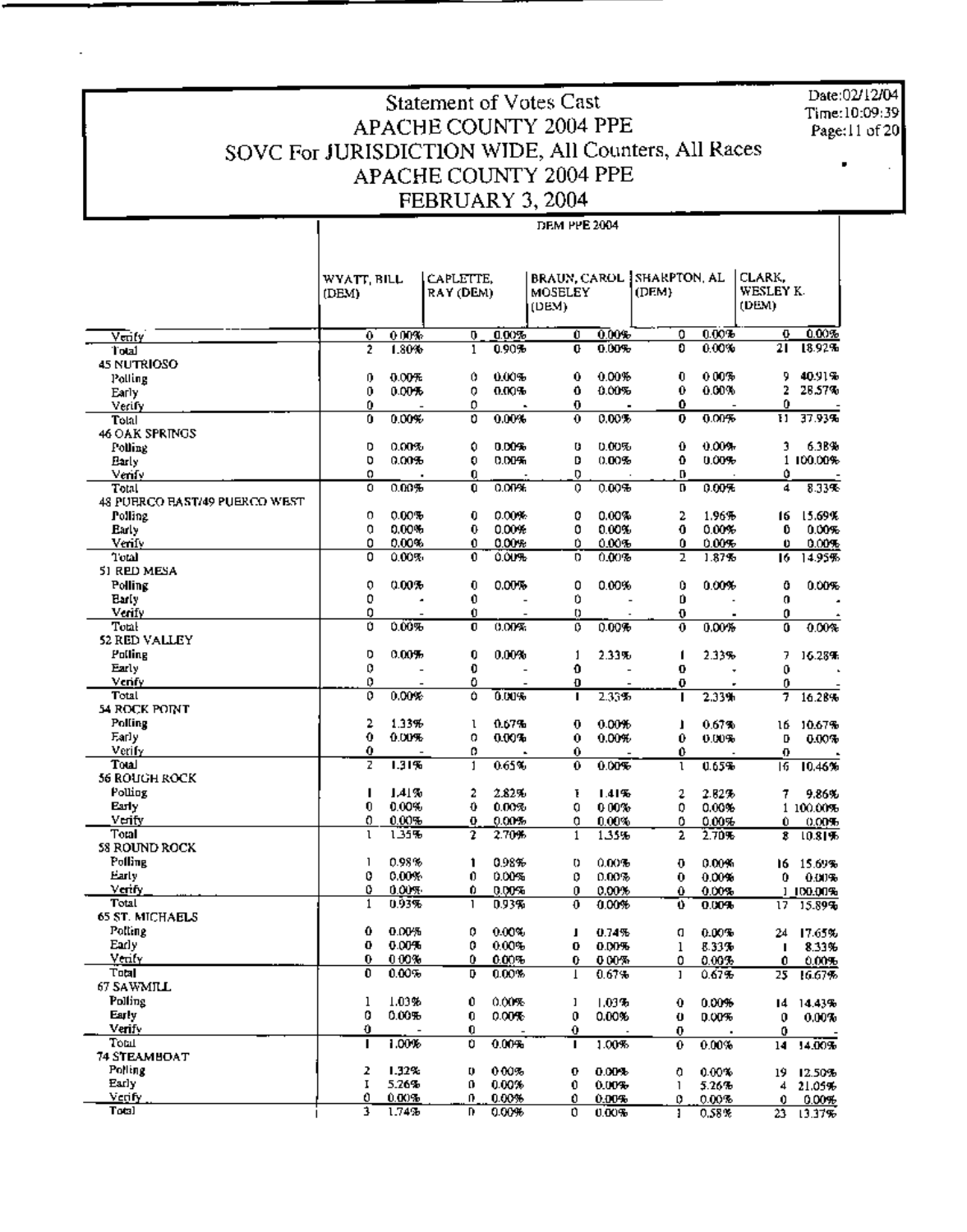Date:02/12/04 Time: 10:09:39 Page: 12 of 20

## Statement of Votes Cast APACHE COUNTY 2004 PPE SOVC For JURISDICTION WIDE, All Counters, All Races APACHE COUNTY 2004 PPE FEBRUARY 3, 2004

DEM PPE 2004

 $\hat{\mathbf{x}}$ 

ä,

 $\blacksquare$ 

 $\mathsf{I}$ 

|                         |                      |                |                        |                | DEM PPE 2004                            |       |                       |                    |                              |                 |
|-------------------------|----------------------|----------------|------------------------|----------------|-----------------------------------------|-------|-----------------------|--------------------|------------------------------|-----------------|
|                         | WYATT, BILL<br>(DEM) |                | CAFLETTE.<br>RAY (DEM) |                | <b>BRAUN, CAROL</b><br>MOSELEY<br>(DEM) |       | SHARPTON, AL<br>(DEM) |                    | CLARK,<br>WESLEY K.<br>(DEM) |                 |
| <b>76 SWEETWATER</b>    |                      |                |                        |                | 0                                       | 0.00% | 0                     | 0.00%              | 6                            | 13.33%          |
| Polling                 | Û                    | 0.00%          | 0<br>0                 | 0.00%          | 0                                       |       | 0                     |                    | 0                            |                 |
| Early                   | 0<br>$\mathbf 0$     |                | 0                      |                | 0                                       |       | Ű                     |                    | o                            |                 |
| Verify                  | Û                    | 0.00%          | T                      | 0.00%          | $\overline{0}$                          | 0.00% | 0                     | 0.00%              | 6                            | 13.33%          |
| Total                   |                      |                |                        |                |                                         |       |                       |                    |                              |                 |
| 78 TACHEE               | 3                    | 5.36%          | 0                      | 0.00%          | 0                                       | 0.00% | 0                     | 0.00%              | 4                            | 7.14%           |
| Polling<br>Early        | 0                    | 0.00%          | 0                      | 0.00%          | 0                                       | 0.00% | 0                     | 0.00%              | 0                            | 0.00%           |
| Verify.                 | 0                    |                | 0                      |                | 0                                       |       | 0                     |                    | ٥                            |                 |
| Total                   | 3                    | 5.17%          | 0                      | 0.00%          | $\mathbf 0$                             | 0.00% | o                     | 0.00%              | 4                            | 6.90%           |
| 80 TEEC NOS POS         |                      |                |                        |                |                                         |       |                       |                    |                              |                 |
| Polling                 | J                    | 2.33%          | ٥                      | 0.00%          | 1                                       | 2.33% | 0                     | 0.00%              | 6                            | 13.95%          |
| Barly                   | 0                    | 0.00%          | D                      | 0.00%          | 0                                       | 0.00% | Û                     | 0.00%              | ı                            | 25.00%          |
| Verify                  | 0                    |                | o                      |                | 0                                       |       | o                     |                    | 0                            |                 |
| Total                   | $\mathbf{1}$         | 2.13%          | 0                      | 0.00%          | I.                                      | 2.13% | D.                    | 0.00%              | 7                            | 14.89%          |
| 82 VERNON               |                      |                |                        |                |                                         |       |                       |                    |                              |                 |
| Polling                 | O                    | 0.00%          | 0                      | 0.00%          | G                                       | 0.00% | 0                     | 0.00%              | 13                           | 24.07%          |
| Early                   | 0                    | 0.00%          | 0                      | 0.00%          | 0                                       | 0.00% | ٥                     | 0.00%              | 4                            | 50.00%          |
| Verify                  | 0                    | 0.00%          | 0                      | 0.00%          | 0                                       | 0.00% | o                     | 0.00%              | 0                            | 0.00%           |
| Total                   | 0                    | 0.00%          | 0                      | 0.00%          | 0.                                      | 0.00% | o                     | 0.00%              | 17                           | 26.98%          |
| <b>84 WHEATFIELDS</b>   |                      |                |                        |                |                                         |       |                       |                    |                              |                 |
| Folling                 | z                    | 2.63%          | 0                      | 0.00%          | ł                                       | 1.32% | 0                     | 0.00%              | 13.                          | 17.11%          |
| Early                   | 0                    | 0.00%          | Û                      | 0.00%          | 0                                       | 0.00% | Û                     | 0.00%              | $\mathbf{I}$                 | 16.67%          |
| Verify                  | 0                    | 0.00%          | Û                      | 0.00%          | 0                                       | 0.00% | O.                    | 0.00%              | 0                            | 0.00%<br>16.67% |
| Total                   | 2                    | 2.38%          | Ū.                     | 0.00%          | 1                                       | 1.19% | 0                     | 0.00%              | 14.                          |                 |
| 86 WIDÊ RUINS           |                      |                |                        |                |                                         | 0.00% |                       | 1.16%              | 17.                          | 19.77%          |
| <b>Polling</b>          | $\overline{2}$       | 2.33%<br>0.00% | 2                      | 2.33%<br>0.00% | Ü                                       | 0.00% | п<br>0                | 0.00%              | 2                            | 28.57%          |
| Early                   | 0<br>Ô               |                | 0                      |                | 0<br>0                                  |       | 0                     |                    | 0                            |                 |
| Verify                  | $\overline{2}$       | 2.15%          | 0<br>2                 | 2.15%          | 0                                       | 0.00% | J.                    | 1.08%              | 19                           | 20.43%          |
| Total<br>88 WINDOW ROCK |                      |                |                        |                |                                         |       |                       |                    |                              |                 |
|                         | 0                    | 0.00%          | 0                      | <b>D.OU%</b>   | 0                                       | 0.00% | 0                     | 0.00%              | 34                           | 21.94%          |
| Polling                 | 0                    | 0.00%          | 0                      | 0.00%          | 0                                       | 0.00% | 0                     | 0.00%              | 3                            | 50.00%          |
| Early<br>Verify         | 0                    | 0.00%          | 0                      | 0.00%          | 0                                       | 0.00% | 0                     | $0.007 -$          | 0                            | 0.00%           |
| Total                   | Û                    | 0.00%          | 0                      | 0.00%          | 0                                       | 0.00% | Ü                     | 0.00%              | 37                           | 22.84%          |
| Total                   |                      |                |                        |                |                                         |       |                       |                    |                              |                 |
| Polling                 | 41                   | 0.98%          | 21                     | 0.50%          | 19                                      | 0.45% | 20                    | 0.48%              | 811                          | 19.39%          |
| Early                   | 2                    | 0.65%          | k                      | 0.32%          | п                                       | 0.32% | 3                     | 0.97%              | 65                           | 20.97%          |
| Verify                  | 0                    | 0.00%          | 0                      | 0.00%          | 0                                       | 0.00% | 0                     | 0.007 <sub>0</sub> | п                            | 5.26%           |
| Total                   | 43                   | 0.95%          | 22                     | 0.49%          | 20                                      | 0.44% | 23                    | 0.51%              | 877                          | 19.44%          |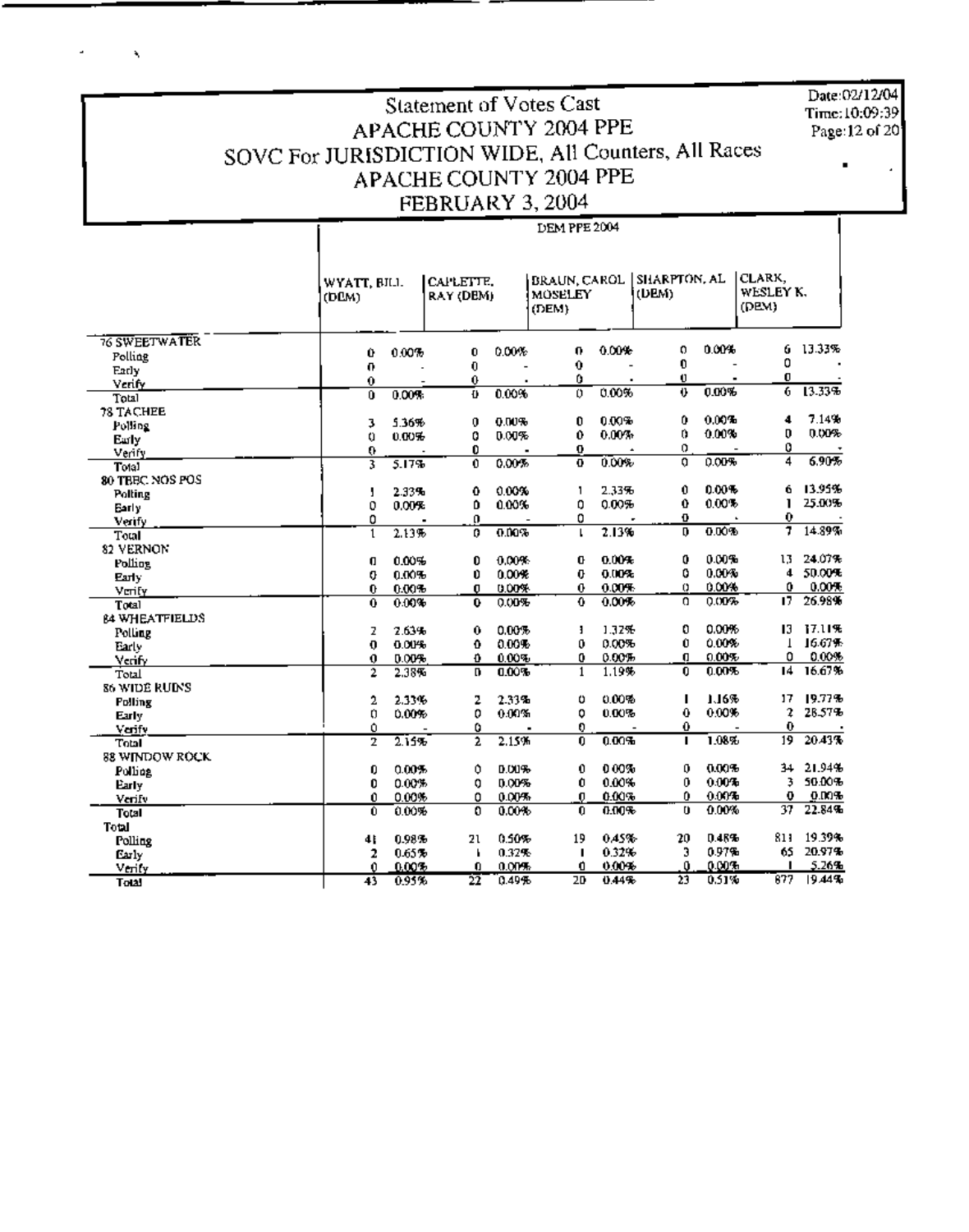Date:02/12/04 Time:10:09:39 Page:13 of 20

# Statement of Votes Cast APACHE COUNTY 2004 PPE SOVC For JURISDICTION WIDE, All Counters, All Races APACHE COUNTY 2004 PPE FEBRUARY 3, 2004

•

|                              |                                 |           |                        |                 | <b>DEM PPE 2004</b>            |                |                                |                |                         |        |
|------------------------------|---------------------------------|-----------|------------------------|-----------------|--------------------------------|----------------|--------------------------------|----------------|-------------------------|--------|
|                              | KUCINICH,<br>DENNIS J.<br>(DPM) |           | EDWARDS.<br>JOHN (DEM) |                 | VITULLO,<br>EVELYN L.<br>(DEM) |                | <b>DARKER.</b><br>DIANNE (DEM) |                | GEFHARDT.<br>DICK (DEM) |        |
| <b>FURISDICTION WIDE</b>     |                                 |           |                        |                 |                                |                |                                |                |                         |        |
| 02 ALPINE                    |                                 |           |                        |                 |                                |                |                                |                |                         |        |
| Polling                      | 0                               | $0.00 +$  | 7.                     | 17.50%          | 1                              | 2.50%          | 0                              | 0.00%          | 0                       | 0.00%  |
| Early                        | 0                               | 0.00%     | ٥                      | 0.00%           | 0                              | 0.00%          | O                              | 0.00%          | 2                       | 18.18% |
| Venly                        | Û                               |           | 0                      |                 | 0                              |                | o                              |                | 0                       |        |
| Total                        | o                               | 0.00%     | 7                      | 13.73%          | ı                              | 1.96%          | ٥                              | 0.00%          | 2                       | 392%   |
| 03 CANYON DE CHELLY          |                                 |           |                        |                 |                                |                |                                |                | п                       | 0.61%  |
| <b>Polling</b>               | 0                               | $0.007 -$ | 5                      | 3.05%           | O                              | 0.00%          | a                              | 0.00%          | 0                       | 0.00%  |
| Early                        | 0                               | 0.00%     | Ţ                      | 7.14%           | 0                              | 0.00%          | Q                              | 0.00%          | 0                       |        |
| Verify                       | 0                               |           | 0                      | 3.37%           | 0<br>0                         | 0.00%          | 0<br>0                         | 0.00%          | $\mathbf{1}$            | 0.56%  |
| Total                        | Ù                               | 0.00%     | 6                      |                 |                                |                |                                |                |                         |        |
| 05 CHINLE                    |                                 | 2.11%     | 7                      | 4.93%           | L                              | 0.70%          | ٥                              | 0.00%          | 0                       | 0.00%  |
| Polling                      | 3<br>1                          | 7.14%     | ۰                      | 7.14%           | 0                              | 0.00%          | 0                              | 0.00%          | 0                       | 0.00%  |
| Early                        | o                               | 0.00%     | 0.                     | 0.00%           | ٥                              | 0.00%          | 0                              | 0.00%          | 0                       | 0.00%  |
| Verify                       | 4                               | 2.55%     | 8                      | 5.10%           | ı                              | 0.64%          | 0                              | 0.00%          | 0                       | 0.00%  |
| Total<br>D9 CONCHO           |                                 |           |                        |                 |                                |                |                                |                |                         |        |
|                              | 1                               | 0.96%     | 11                     | 10.58%          | 0                              | 0.00%          | L                              | 0.96%          | o                       | 0.00%  |
| Polling                      | 0                               | 0.00%     | 1                      | 5.56%           | Û                              | 0.00%          | 0                              | 0.00%          | 0                       | 0.00%  |
| Farly<br>Verify              | 0                               |           | 0                      |                 | Ü                              |                | 0.                             |                | o                       |        |
| Total                        | $\mathsf{L}$                    | 0.82%     | 12                     | 9.84%           | o                              | 0.00%          | 1                              | 0.82%          | 0                       | 0.00%  |
| <b>10 CORNFIELDS</b>         |                                 |           |                        |                 |                                |                |                                |                |                         |        |
| Polling                      | ı                               | 0.83%     | 2                      | 1.67%           | 0                              | $0.00\%$       | Ð                              | 0.00%          | ı                       | 0.83%  |
| Early                        | 0                               | 000%      | $\mathsf{L}$           | 10.00%          | 0                              | $0.00 +$       | 0                              | 0.00%          | 0                       | 0.00%  |
| Venfy                        | 0                               |           | 0                      |                 | 0.                             |                | 0                              |                | o                       |        |
| Total                        | п                               | 0.77%     | 3                      | 2.31%           | Ð                              | 0.00%          | ٥                              | 0.00%          | 1                       | 0.77%  |
| LI COTTONWOOD                |                                 |           |                        |                 |                                |                |                                |                |                         |        |
| Polling                      | 2                               | 1.06%     | 13                     | 6.83%           | ο                              | 0.00%          | ı                              | 0.53%          | 1                       | 0.53%  |
| Barly                        | D                               | 0.00%     | п                      | 25.00%          | 0                              | 0.00%          | 0                              | 0.00%          | 0                       | 0.00%  |
| Verify                       | 0                               |           | 0                      |                 | ŋ                              |                | o                              |                | 0                       |        |
| Toral                        | 2                               | 1.04%     | 14                     | 7.25%           | 0                              | 0.00%          | t                              | 0.52%          | ı                       | 0.52%  |
| 12 CORONADOMI ST. JOHNS      |                                 |           |                        |                 |                                |                |                                |                |                         |        |
| Polling                      | 2                               | 0.85%     | 10                     | 4.27%           | 0                              | 0.00%          | 0                              | 0.00%          | 2                       | 0.85%  |
| Early                        | 0                               | 0.00%     | 2                      | 5.00%           | 0                              | 0.00%          | ı                              | 2.50%          | 0                       | 0.00%  |
| Verify                       | 0                               |           | 0                      |                 | 0                              |                | 0                              |                | 0                       |        |
| Toul                         | 2                               | 0.73%     | t2                     | 4.38%           | 0                              | 0.00%          | ι                              | 0.36%          | ī                       | 0.73%  |
| <b>13 DENNEHOTSO</b>         |                                 |           |                        |                 |                                |                |                                |                |                         |        |
| Polling                      | 1                               | 1.04%     | 2                      | 2.08%           | ۵                              | 0.00%          | 0.                             | 0.00%          | 0                       | 0.DD%  |
| Early                        | Ú                               | 0.00%     | 0                      | 0.00%           | ٥                              | 0.00%          | 0                              | 0.00%          | 0                       | 0.00%  |
| Verify                       | û                               |           | 0                      |                 | 0                              |                | 0                              |                | 0                       |        |
| Total                        | ı                               | 1.01%     | T                      | 2.02%           | 0                              | 0.00%          | 0                              | 0.00%          | 0                       | 0.00%  |
| 16 EAGAR/59 ROUND VALLEY     |                                 |           |                        |                 |                                |                |                                |                |                         |        |
| Polling                      | 0                               | 0.00%     | ł0.                    | 8.47%<br>10.00% | Ů                              | 0.00%<br>0.00% | f,<br>0.                       | 0.85%<br>0.00% | ı<br>п                  | 0.85%  |
| Early                        | 0                               | 0.00%     | 3                      |                 | ٥                              |                | Û                              |                | 0                       | 3.33%  |
| Verify                       | 0                               |           | 0                      |                 | 0.<br>0                        | 0.00%          | п                              | 0.63%          | 2                       | 1.35%  |
| Total                        | û                               | 0.00%     | 13                     | 8.78%           |                                |                |                                |                |                         |        |
| 17 FLAT TOP/70 SPRINGERVILLE |                                 | 0.81%     | 8                      | 6.50%           | 0                              | 0.00%          | 0                              | 0.00%          | 0                       | 0.00%  |
| Polling                      | T<br>0                          | 0.00%     |                        | 3.45%           | 0                              | 0.00%          | 0                              | 0.00%          | 1                       | 3.45%  |
| Early                        | 0                               |           | 1<br>D                 |                 | 0                              |                | 0                              |                | 0                       |        |
| Verify                       | ı                               | 0.66%     | 9.                     | 5.92%           | ٥                              | 0.00%          | 0                              | 0.00%          | п                       | 0.66%  |
| Total                        |                                 |           |                        |                 |                                |                |                                |                |                         |        |
| 19 FORT DEFIANCE             | 5                               | 1.78%     | 9                      | 3.20%           | 1                              | 0.36%          | ı                              | 0.36%          | E                       | 0.36%  |
| Polling<br>Early             | 0                               | 0.00%     | 0                      | 0.00%           | 0                              | 0.00%          | $\mathbf 0$                    | 0.00%          | E                       | 10.00% |
| Verify                       | 0                               |           | 0                      |                 | 0                              |                | Û                              |                | 0                       |        |
| Total                        | 5                               | 1.72%     | 9                      | 3.09%           | 1                              | 0.14%          | L                              | 0.34%          | 2                       | 0.69%  |
| 22 GANADO NORTH              |                                 |           |                        |                 |                                |                |                                |                |                         |        |

" Total<br>22 GANADO NORTH

 $\mathcal{P}$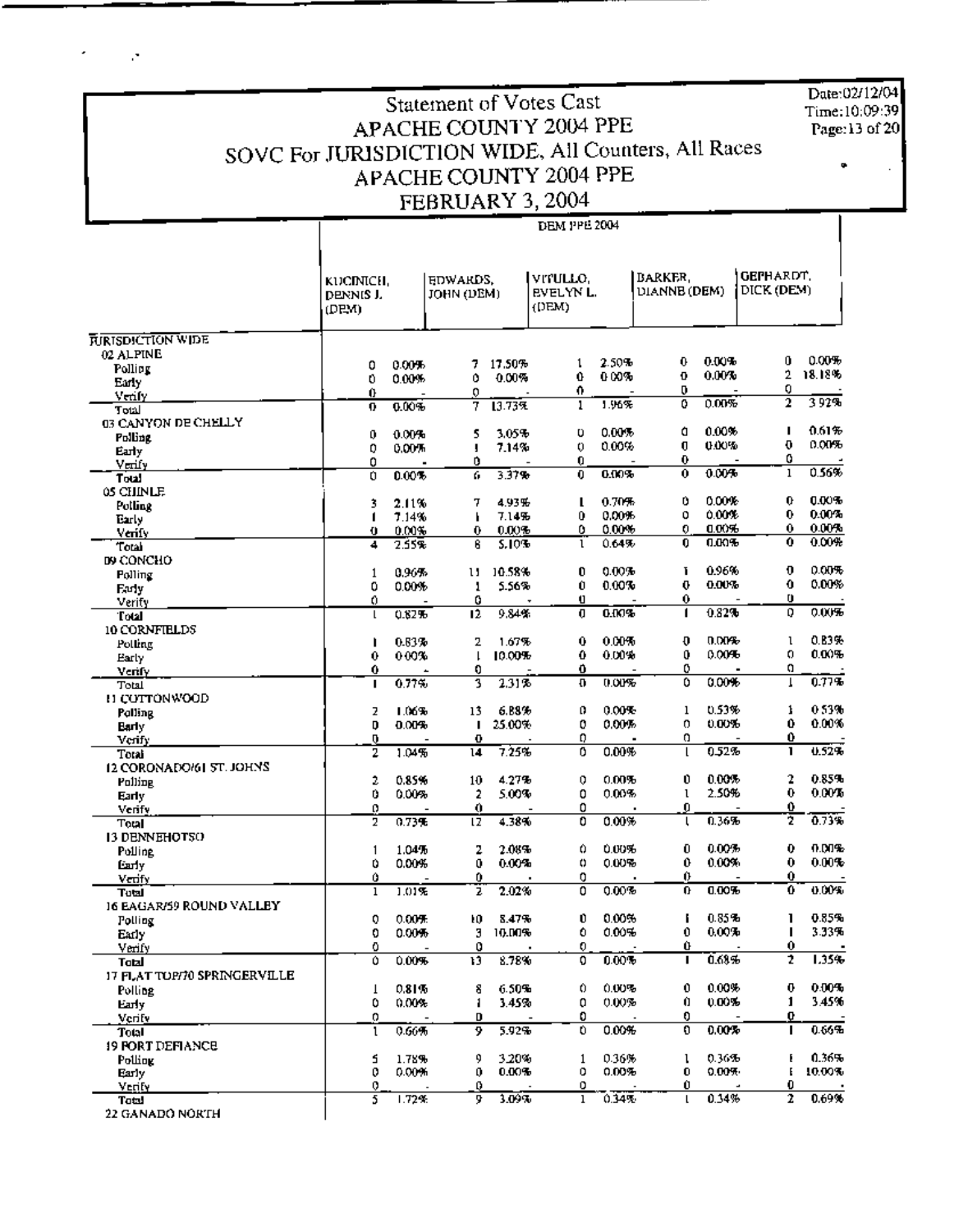Page:14 of 20 Pime:10:09:39 Date:02/12/04

## FEBRUARY 3, 2004 APACHE COUNTY 2004 PPE SOVC For JURISDICTION WIDE, All Counters, All Races APACHE COUNTY 2004 PPE Statement of Votes Cast

DEN LLE 300¢

| <b>EDITO</b>      | 0          | %000          | 0             | %00 0   | $\boldsymbol{0}$        | %00'0        | 0                 | 46000         | 0                       | ស្តុកម្ម               |
|-------------------|------------|---------------|---------------|---------|-------------------------|--------------|-------------------|---------------|-------------------------|------------------------|
| ⊕OD O             | 0          | 9550          | τ             | %000    | 0                       | 16987        | £                 | <b>%00 0</b>  | 0                       | aniho l                |
|                   |            |               |               |         |                         |              |                   |               |                         | <b>INITZYN EV</b>      |
| 4000              | ٥          | ዔቱ ነገ         | п             | %000    | Û                       | 16000        | o                 | <b>4600 O</b> | 0                       | 1,910 T                |
| 400 D             | 0          | 16000         | Ű             | $-0000$ | o                       | -6000        | Ū                 | \$000         | ō                       | yin V                  |
|                   | û          |               | 0             |         | 0                       |              | D                 |               | 0                       | Ajre a                 |
| <b>9500 O</b>     | 0          | %69 L         | ı             | 9000    | 0                       | %000         | 0                 | \$600         | 0                       | gatilo¶                |
|                   |            |               |               |         |                         |              |                   |               |                         | AETAW MAOKSM JA        |
| ⊕00 0             | 0          | %180          | ζ             | 9:000   | 0                       | るてかて         | 9                 | %1X 0         | Ζ                       | lein T                 |
|                   | Ű          |               | ō             |         | Ō                       |              | ō                 |               | Ō                       | सम्मार                 |
| <b>3600 O</b>     | 0          | 9:00 0        | 0             | 46000   | 0                       | 96000        | 0                 | 9600.02       | I                       | E¤4A                   |
| 4.000             | 0          | %790          | z             | \$6000  | 0                       | ች የአ         | 9                 | 5110          | ſ                       | gaillef                |
|                   |            |               |               |         |                         |              |                   |               |                         | <b>SMAAR YMAM RE</b>   |
| ‰ህ በ              | 0          | %000          | 0             | %000    | 0                       | %199         | Ţ                 | \$000         | 0                       | [Eto_L                 |
|                   | ō          |               | ō             |         | Ō                       |              | ō                 |               | 0                       | Ajin A                 |
|                   | 0          |               | 0             | ٠       | Û                       |              | Û                 |               | Ď                       | √பா∃                   |
| 96000             | Û          | %000          | 0             | 4.000   | 0                       | <b>%L9 9</b> | $\mathsf{I}$      | 96000         | D                       | aniito T               |
|                   |            |               |               |         |                         |              |                   |               |                         | YA AMAM TE             |
| ዜ68 በ             |            | %6L L         | ι             | %6. I   | ι                       | %%9'Z        | E                 | ን የአማ         | ι                       | 14oT                   |
|                   | σ          |               | o             |         | $\overline{\mathbf{0}}$ |              | õ                 |               | 0                       | yw.                    |
| %00 O             | 0          | %00 0         | 0             | 2000    | 0                       | 960010       | 0                 | 9600 0        | 0                       | 和嘴                     |
| % 60              | ı          | %LB 1         | τ             | %L8'1   | ζ                       | %03'Z        | ٤                 | <b>9660</b>   | Г                       | gaillef                |
|                   |            |               |               |         |                         |              |                   |               |                         | 32 TALAM               |
| X00 0             | ٥          | %SF I         | τ             | 96000   | 0                       | ዳሪተ ፖ        | e                 | %00 0         | o                       | leioT                  |
|                   | ΰ          |               | ō             |         | a                       |              | D                 |               | $\overline{\mathbf{0}}$ | yin V                  |
|                   | Q          |               | 0             |         | 0                       |              | 0                 |               | 0                       | राज                    |
| KOO O             | 0          | %st i         | z             | 96000   | 0                       | %LI Z        | ε                 | %000          | 0                       | Poling                 |
|                   |            |               |               |         |                         |              |                   |               |                         | JJ FAKVEIIAKVI         |
| %00 O             | 0          | <b>966E C</b> | Þ             | 9:000   | Ú                       | わからえ         | ٤                 | ቆያያው          | п                       | leioT                  |
|                   | o          |               | ø             |         | Ū                       |              | ō                 |               | O                       | برمبية                 |
| ¥0U U             | O          | $+000$        | 0             | 95000   | Ű                       | 45000        | 0                 | %00 0         | 0                       | शक्त                   |
| <b>%00 O</b>      | 0          | %15 E         | ŧ             | 45000   | 0                       | %ርያፒ         | ٤                 | %98 Օ         | ı                       | gartio¶                |
|                   |            |               |               |         |                         |              |                   |               |                         | <b>HOTBOAJX IS</b>     |
| %6L 0             |            | %6L U         | Ţ             | %610    | 1                       | $-66.0$      | ı                 | %6£'0         | ı                       | lapT                   |
| 33 33 X           |            | 9.000         | Ō             | %000    | ō                       | $-0.000$     | ō                 | \$000         | o                       | برضوة                  |
| 800 O             | 0          | 96000         | Ü             | 9500.0  | 0                       | -6000        | 0                 | \$000         | o                       | र मारे                 |
| <b>BOD 0</b>      | $\bf{0}$   | 95570         | Ľ             | 558.0   | Ţ                       | -6580        | п                 | ቶሪያ ዐ         | п                       | 30गा[04                |
|                   |            |               |               |         |                         |              |                   |               |                         | <b>SO KIMPICHEE</b>    |
| %S6 O             |            | 9691 1        | ς             | 9,000   | 0                       | %ዓርቱ         | 5                 | %560          | п                       | teio T                 |
|                   | Û          |               | 0             |         | Ō                       |              | ō                 |               | 0                       | لافترته                |
| ች00 ዐ             | Đ          | 96000         | û             | 96000   | Û                       | 4600         | 0                 | 16000         | 0                       | हजा है,                |
| X 66 O            | ι          | %561          | ۶             | 95000   | Q                       | ቈኗ6ን         | ς                 | \$660         | ı                       | Sugped                 |
|                   |            |               |               |         |                         |              |                   |               |                         | <b>XDOOH LZ</b>        |
| X 69 L            |            | 9000          | 0             | 9,000   | 0                       | 2500.0       | o                 | %00 D         | o                       | <b>POL</b>             |
|                   | D          |               | Ű             |         | ō                       |              | ō                 |               | ō                       | <u>राम्भर</u>          |
| <b>2600'001 1</b> |            | ማመ ወ          | Ü             | 9.000   | 0                       | %000         | o                 | 46000         | 0                       | វា ចេញ                 |
| 3500 O            | 0          | 4 J.O.O       | o             | 9500.0  | 0                       | %000         | 0                 | <b>46000</b>  | 0                       | aunoa                  |
|                   |            |               |               |         |                         |              |                   |               |                         | 23 GREER               |
| ¥≴ՏI'l            |            | 9.000         | 0             | 96000   | Û                       | <b>4076</b>  | 8                 | %000          | 0                       | <b>EXOT</b>            |
| %00 O             | o          | 4:00.0        | Ū             | 96000   | ō                       | 96000        | Ü                 | %00 0         | 0                       | yina V                 |
| %00 O             | 0          | %00 D         | ٥             | 96000   | 0                       | 96000        | Ü                 | 460010        | 0                       | राज्य र                |
| ሜ ያረገ             | t          | %000          | 0             | 96000   | 0                       | 4600001 8    |                   | 96000         | - 0                     | gaillo¶                |
|                   |            |               |               |         |                         |              |                   |               |                         | <b>HIUOS OGANAD ES</b> |
| %0£°I             | L          | 4:000         | 0             | 46000   | 0                       | ቈዕኮ 9        | ς                 | %00 0         | 0                       | [E10.],                |
|                   | 0          |               | Ü             |         | $\overline{\mathbf{0}}$ |              | o                 |               | ō                       | राक्तर                 |
| %00 SZ            | J.         | 40000         | 0             | 96000   | Û                       | %000         | D                 | \$000         | 0                       | 有尾目                    |
| %000 0            |            | 1:000         | Û             | 96000   | 0                       | \$659.9      | 5                 | % OD D        | 0                       | Suillod                |
|                   |            |               |               |         |                         |              |                   |               |                         |                        |
|                   |            |               |               |         | (MBO)                   |              |                   |               | (Mad)                   |                        |
|                   | DICK (DEW) |               | וואמאפ (מסמי) |         | <b>EVELYN L.</b>        |              | <b>IOHN (DEM)</b> |               | <b>T SINNEO</b>         |                        |
|                   | свычукрт,  |               | BARKER        |         | 'OTTALIA                |              | EDWARDS,          |               | ולמכואנכ <del>ון</del>  |                        |
|                   |            |               |               |         |                         |              |                   |               |                         |                        |
|                   |            |               |               |         |                         |              |                   |               |                         |                        |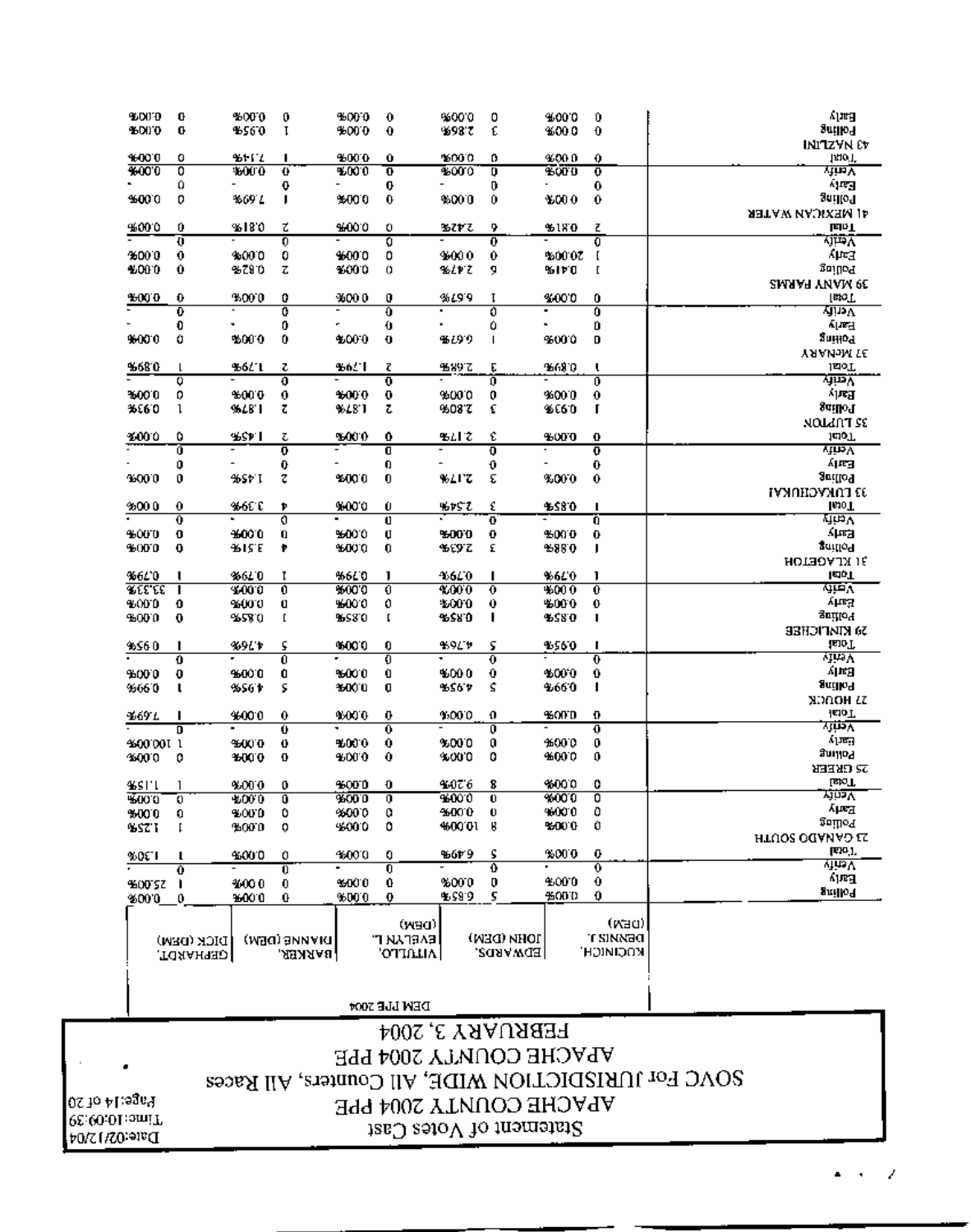**Contract** ×

> Date:02/12/04 Time:10:09:39 Page: 15 of 20

### **Statement of Votes Cast APACHE COUNTY 2004 PPE** SOVC For JURISDICTION WIDE, All Counters, All Races **APACHE COUNTY 2004 PPE** FEBRUARY 3, 2004

J.

 $\ddot{\phantom{a}}$ 

### **DEM PPB 2004** BARKER. **GEPHARDT.** KUCINICH. EDWARDS, VITULLO, DIANNE (DEM) DICK (DEM) JOITN (DEM) EVELYN L. DENNIS J. (DEM) (DEM)  $000%$  $0.00%$ Verify  $0.00%$  $\overline{0}$  $\overline{000\%}$  $\overline{ }$  $0.00%$ Ō  $\overline{\mathbf{0}}$  $\mathbf{u}$  $000%$  $0.90%$ ō  $000%$  $0.00%$ 2.70%  $\overline{0}$ ī 0 3 Total **45 NUTRIOSO** 0.00%  $\alpha$  $0.00%$  $\mathbf{0}$  $0.00%$  $\mathbf 0$  $0.00%$  $\mathbf{0}$  $0.00%$ Û Polling  $\sigma$  $0.00%$ 0  $0.00%$  $\Omega$ Ď.  $0.00%$  $0.00%$  $\mathbf{a}$  $0.00%$ Barly  $\dot{\mathbf{c}}$  $\mathbf{o}$ 0  $\mathfrak o$ ó Verify  $0.00%$  $\overline{\mathfrak{o}}$  $0.00%$  $\overline{0}$  $0.00%$ ō  $0.00%$  $\overline{\mathfrak{o}}$  $0.00%$ ō Total 46 OAK SPRINGS ٥ 0.00% 2.13%  $\mathbf 0$  $0.00%$  $\pmb{0}$ 0.00%  $\mathbf{1}$ 2.13% Polling  $\mathbf{1}$  $\Omega$  $\ddot{\mathbf{0}}$  $\Omega$  $\mathbf{0}$  $0.00%$  $\mathbf{0}$  $0.00%$ 0.00%  $0.00%$  $0.00%$ Early Verify  $\pmb{0}$  $\mathbf 0$  $\boldsymbol{0}$  $\boldsymbol{0}$  $\mathbf{0}$  $0.00%$ 2.08% 0.00%  $0.00%$  $7.08%$ 0  $\overline{\mathfrak{o}}$ ō  $T<sub>at</sub>$  $\overline{\mathbf{1}}$ ī 48 PUERCO BAST/49 PUERCO WEST Polling  $\mathbf 0$  $0.00%$ O 0.00% 0  $0.00%$  $\mathbf{I}$  $0.98%$ 0  $0.00%$  $\mathbf{0}$ 0.00%  $\mathbf{G}$  $0.00%$  $\mathbf 0$ 0.00%  $\mathbf{0}$ 0.00%  $\mathbf{o}$ 0.00% Early  $0.00%$  $0.00%$  $0.00%$  $0.00%$  $0.00%$ Verify n  $\theta$  $\mathbf 0$  $\bf{0}$ 0  $0.00%$ ō  $0.00%$ 0.00% 0.93%  $0.00%$ Total ō  $\overline{\mathfrak{o}}$ ī ក 51 RED MESA Polling  $\pmb{0}$  $0.00%$  $\mathbf{I}$ 5.88%  $\bf{0}$  $0.00%$  $\pmb{0}$ 0.00%  $\boldsymbol{\theta}$  $0.00%$  $\mathbf{0}$  $\mathbf{0}$  $\mathbf 0$  $\pmb{\alpha}$ Early  $\mathbf{a}$ i. ÷. Verify  $\mathbf 0$ Ō  $\ddot{\mathbf{0}}$  $\mathbf 0$  $\mathbf 0$ Total ō  $0.00%$ 5.88%  $0.00%$  $0.00%$  $0.00%$  $\overline{1}$  $\overline{0}$  $\mathbf{U}$ ō 52 RED VALLEY  $\mathbf 0$ Polling 0.00% 3 6.98% Q  $0.00%$  $\mathbf{I}$ 2.33% J. 2.33% Early  $\pmb{0}$  $\hat{\mathbf{0}}$ 0  $\bf{0}$  $\mathbf 0$ Venly 0 Û  $\ddot{\mathbf{0}}$  $\mathbf 0$  $\mathbf{0}$ Total õ  $0.00%$  $6.98%$  $000%$  $2.33%$  $2.33%$ 3  $\overline{0}$ T  $\mathbf{I}$ 54 ROCK POINT 7  $\mathcal{I}$ 1.33%  $\mathbf 0$ Polling 4.67%  $0.00%$  $\mathbf{I}$ 0.67%  $\mathsf I$  $0.67%$ Early  $\boldsymbol{\mathsf{o}}$  $0.00%$  $\mathbf{1}$ 33.33% 0  $0.00%$ 0 0.00% n  $0.00 - 5$  $\Omega$ Verify n α o 0 Total  $\overline{2}$  $1.31%$ न्न 5.23% ō  $0.00%$  $0.65%$  $0.65%$  $\overline{\mathfrak{l}}$  $\overline{1}$ **56 ROUGH ROCK** Polling  $\mathbf{I}$ 1.41% 5 7.04%  $\,1\,$ 1.41% 0  $0.00%$ D  $0.00%$ Early  $\mathbf{D}$  $0.00%$  $\boldsymbol{0}$  $0.00%$ 0 0.00% Ù  $0.00%$  $\theta$  $0.00%$  $0.00%$ Verify  $\mathbf{a}$ Ď.  $0.00%$ ń. 0.00% D  $0.00%$  $\pmb{0}$  $0.00%$ Total T 1.35% 6.76% 1.35%  $\overline{\mathfrak{g}}$  $0.00%$  $0.00%$ 3 ī  $\overline{\mathbf{0}}$ 58 ROUND ROCK  $\sim$  $\sim$   $\sim$   $\sim$  $\overline{a}$  $\overline{a}$  $\overline{a}$  $- - - - \overline{a}$

| Polling                | 0  | 0.00% |    | 6.86% | 0        | 0.00% | 0 | 0.00%    | 0 | 0.00%    |
|------------------------|----|-------|----|-------|----------|-------|---|----------|---|----------|
| Farly                  | 0  | 0.00% | 0  | 0.00% | 0        | 0.00% | 0 | 0.00%    | 0 | 0.00%    |
| Verify                 | 0. | 0.00% | 0  | 0.00% | 0.       | 0.00% | 0 | 0.00%    | 0 | $0.00\%$ |
| Total                  | O. | 0.00% | 7  | 6.54% | 0.       | 0.00% | 0 | 0.00%    | 0 | 0.00%    |
| <b>65 ST. MICHAELS</b> |    |       |    |       |          |       |   |          |   |          |
| Polling                | 0  | 0.00% | б  | 4.41% | O        | 0.00% | 0 | 0.00%    | 0 | 0.00%    |
| Early                  | o  | 0.00% | 0  | 0.00% | 0        | 0.00% | 0 | 0.00%    | Ü | ቢወንት     |
| Verify                 | O. | 0.00% | 0  | 0.00% | ō        | 0.00% |   | 0.00%    | 0 | 000%     |
| Total                  | 0  | 0.00% | б. | 4.00% | 0        | 0.00% | 0 | 0.00%    | 0 | 0.00%    |
| 67 SAWMILL             |    |       |    |       |          |       |   |          |   |          |
| Polline                | o  | 0.00% | 9. | 928%  | 0        | 0.00% | o | 0.00%    | 0 | 0.00%    |
| <b>Barly</b>           | 0  | 0.00% | 0  | 0.00% | Ď        | 0.00% | 0 | 0.00%    | 0 | 0.00%    |
| Verify                 |    |       | 0  |       | o        |       | 0 |          | 0 |          |
| Total                  | ٥  | 0.00% | 9  | 9.00% | $\bf{0}$ | 0.00% | 0 | 0.00%    | 0 | 0.00%    |
| 74 STEAMBOAT           |    |       |    |       |          |       |   |          |   |          |
| Polling                |    | 0.66% | 8  | 5.26% | 0        | 0.00% | α | 0.00%    |   | 0.66%    |
| Early                  |    | 5.26% | n  | 0.00% | 0.       | 0.00% | ۵ | 0.00%    |   | 0.00%    |
| Venty                  |    | 0.00% | n  | 0.00% |          | 0.00% | 0 | $0.00\%$ | o | 0.00%    |
| Total                  |    | 1.16% |    | 4.65% | 0        | 0.00% | 0 | 0.00%    |   | 0.58%    |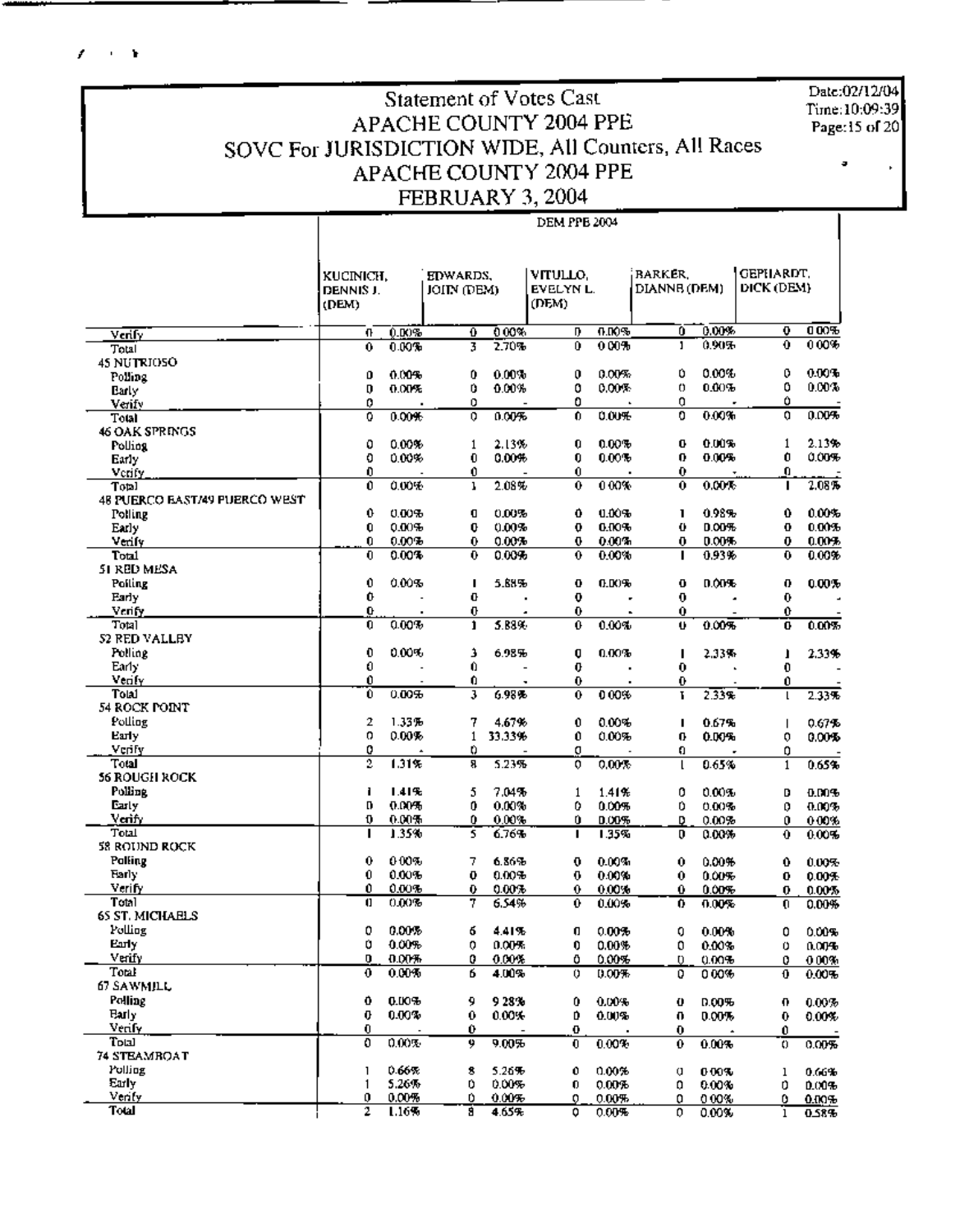$\frac{1}{\sqrt{2}}\sum_{i=1}^n\frac{1}{\sqrt{2}}$ 

 $\mathbf{I}$ 

Date:02/12/04<br>Time:10:09:39 Page:16 of 20

## Statement of Votes Cast APACHE COUNTY 2004 PPE SOVC For JURISDICTION WIDE, All Counters, All Races APACHE COUNTY 2004 PPE FEBRUARY 3, 2004

 $\colon$ 

g.<br>K

**DEM PPE 2004** 

|                                                                                       | DENNIS J.<br>(DEM)<br>1 | KUCINICH.<br>EDWARDS.<br>JOHN (DEM) |                  | VITULLO.<br><b>EVELYN L.</b><br>(DEM) |        | <b>BARKER.</b><br>DIANNE (DEM) |           | GEPHARDT.<br>DICK (DEM) |       |
|---------------------------------------------------------------------------------------|-------------------------|-------------------------------------|------------------|---------------------------------------|--------|--------------------------------|-----------|-------------------------|-------|
| <b>76 SWEETWATER</b>                                                                  |                         |                                     | 172.2            |                                       | ÷.     |                                |           |                         |       |
| Polling                                                                               | ÷<br>$\mathbf{1}$       | 2.22%                               | 5<br>11.11%      | 0                                     | 0.00%  | z                              | 4.44%     | 0                       | 0.00% |
| ı,<br>Early                                                                           | 0                       |                                     | O                | 0                                     |        | 0                              |           | 0                       |       |
| Verify                                                                                | U 0                     |                                     | O                | 0.                                    |        | ٥                              |           | 0                       |       |
| 'Fotal                                                                                | 1                       | 2.22%                               | 11.11%<br>s      | 0                                     | 0.00%  | z                              | 4.44%     | ٥                       | 0.00% |
| .78 TACHEE                                                                            |                         |                                     |                  |                                       |        |                                |           |                         |       |
| Polling                                                                               | 0                       | 0.00%                               | 8.93%<br>5       | 0                                     | 0.00%  | 0                              | 0.00%     | ı                       | 1.79% |
| ۱.<br>آ<br>Early                                                                      | 0<br>л                  | 0.00%                               | 0.00%<br>Û       | Û                                     | 0.00%  | ٥                              | 0.00%     | 0                       | 0.00% |
| Verify                                                                                | 0                       |                                     | o                | 0                                     |        | ٥                              |           | 0                       |       |
| Total                                                                                 | 0                       | 0.00%                               | R.62%<br>5       | ō                                     | 0.00%  | Û                              | 0.00%     |                         | 1.72% |
| $\frac{1}{2}$ = 80 TPEC NOS POS<br>$\frac{1}{2}$ = Polling<br>$\frac{1}{2}$ = Polling |                         |                                     |                  |                                       |        |                                |           |                         |       |
|                                                                                       | ь.<br>2<br>ł۲           | 4.65%                               | $-9.30%$<br>4    | 0                                     | 0.00%  | 0                              | 0.00%     | 0                       | 0.00% |
| Farly                                                                                 | 0                       | 0.00%                               | 0.00%<br>٥       | 0                                     | 0.00%  | Ü                              | 0.00%     | 0                       | 0.00% |
| Verify                                                                                | ħ<br>0                  |                                     | 0.3%             | O                                     |        | 0                              |           | 0                       |       |
| 'Total                                                                                | 2                       | 4.26%                               | $4*8.51%$        | 0                                     | 0.00%  | $\bf{0}$                       | 0.00%     | 0                       | 0.00% |
| $\mathbf{t}^{\text{t}}$ 82 VERNON                                                     |                         |                                     |                  |                                       |        |                                |           |                         |       |
| 1<br>Polling                                                                          | $\vdots$ D              | 0.00%                               | -5.56%<br>З      | D                                     | 0.00%  | 0                              | 0.00%     | 0                       | 0.00% |
| Early                                                                                 | 0                       | 0.00%                               | .000%<br>0       | D                                     | 0.00%  | Û                              | $0.00 -$  | 0                       | 0.00% |
| il.<br>Verify                                                                         | 0                       | 0.00%                               | ÷,<br>0.00%<br>0 | 0                                     | 0.00%  | O                              | 0.00%     | Ü.                      | 0.00% |
| Total                                                                                 | - 0                     | 0.00%                               | 3.<br>4.76%      | o                                     | 0.00%  | 0                              | 0.00%     | 0                       | 0.00% |
| E 84 WHEATPIELDS                                                                      | $\ddot{\phantom{a}}$    |                                     | ,                |                                       |        |                                |           |                         |       |
| <b>Polling</b><br>г                                                                   | J.                      | 1.32%                               | 1<br>1.32%       | 0                                     | 0.00%  | 0                              | 0.00%     | 0                       | 0.00% |
| Early                                                                                 | 0                       | 0.00%                               | O<br>0.00%       | o                                     | 0.00%  | 0                              | 0.00%     | 0                       | 0.00% |
| Ιİ<br>Verify                                                                          | 0                       | 0.00%                               | $0 - 0.00\%$     | 0                                     | 0.00%  |                                | 2 100.00% | 0.                      | 0.00% |
| Total                                                                                 |                         | 1.19%                               | 1.19%            | o                                     | 0.00%  | 2                              | 2.38%     | 0                       | 0.00% |
| 86 WIDE RUINS                                                                         |                         |                                     |                  |                                       |        |                                |           |                         |       |
| J<br>Polling                                                                          | Û                       | 0.00%                               | 2<br>2.33%       | 1                                     | 1.16%  | 0                              | $0.00\%$  | 3                       | 3.49% |
| Early                                                                                 | Ü                       | 0.00%                               | 0.00%<br>0       | 1                                     | 14.29% | 0                              | 0.00%     | 0                       | 0.00% |
| ij<br>Verify                                                                          | o                       |                                     | 0                | 0                                     |        | 0.                             |           | 0                       |       |
| 'Fotal                                                                                | 0                       | 0.00%                               | 2<br>2.15%       | 2                                     | 2.15%  | Û                              | 0.00%     | 3                       | 3.23% |
| <b>88 WINDOW ROCK</b>                                                                 |                         |                                     |                  |                                       |        |                                |           |                         |       |
| i!<br><b>Polling</b>                                                                  | 0                       | 0.00%                               | 4.52%<br>7       | $\mathbf{I}$                          | 0.65%  | 0                              | 0.00%     | z                       | 1.29% |
| Early                                                                                 | ه ,                     | 0.00%                               | 0.00%<br>Û       | ٥                                     | 0.00%  | 0                              | 0.00%     | o                       | 0.00% |
|                                                                                       | 0                       | 0.00%                               | 0.00%<br>0.      | ٥                                     | 0.00%  | 0                              | 0.00%     | 0                       | 0.00% |
| Verify<br>Total                                                                       | 0                       | 0.00%                               | 7<br>4.32%       | $\mathbf{1}$                          | 0.62%  | Ü                              | 0.00%     | 2                       | 1.23% |
|                                                                                       |                         |                                     |                  |                                       |        |                                |           |                         |       |
| i] Total<br><b>Polling</b>                                                            | 29                      | 0.69%                               | 196<br>4.69%     | 9                                     | 0.22%  | 27                             | 0.65%     | 20                      | 0.48% |
| Å                                                                                     | 3                       | 0.97%                               | $12 -$<br>3.87%  | 1                                     | 0.32%  | 1                              | 0.32%     | 7                       | 2.26% |
| Early<br>ä.                                                                           | Û                       | 0.00%                               | 0.00%<br>O       | n                                     | 0.00%  | ÷,                             | 10.53%    |                         | 5.26% |
| Verify<br>Total                                                                       | 32                      | 0.71%                               | 208<br>4.61%     | 10                                    | 0.22%  | 30                             | 0.66%     | 28                      | 0.62% |

√ ÷  $\sim 10^4$ 

ò.

Ħ

 $\bar{F}$ 

÷,

 $\mathbb{F}_2$ 

 $\frac{1}{2\pi}$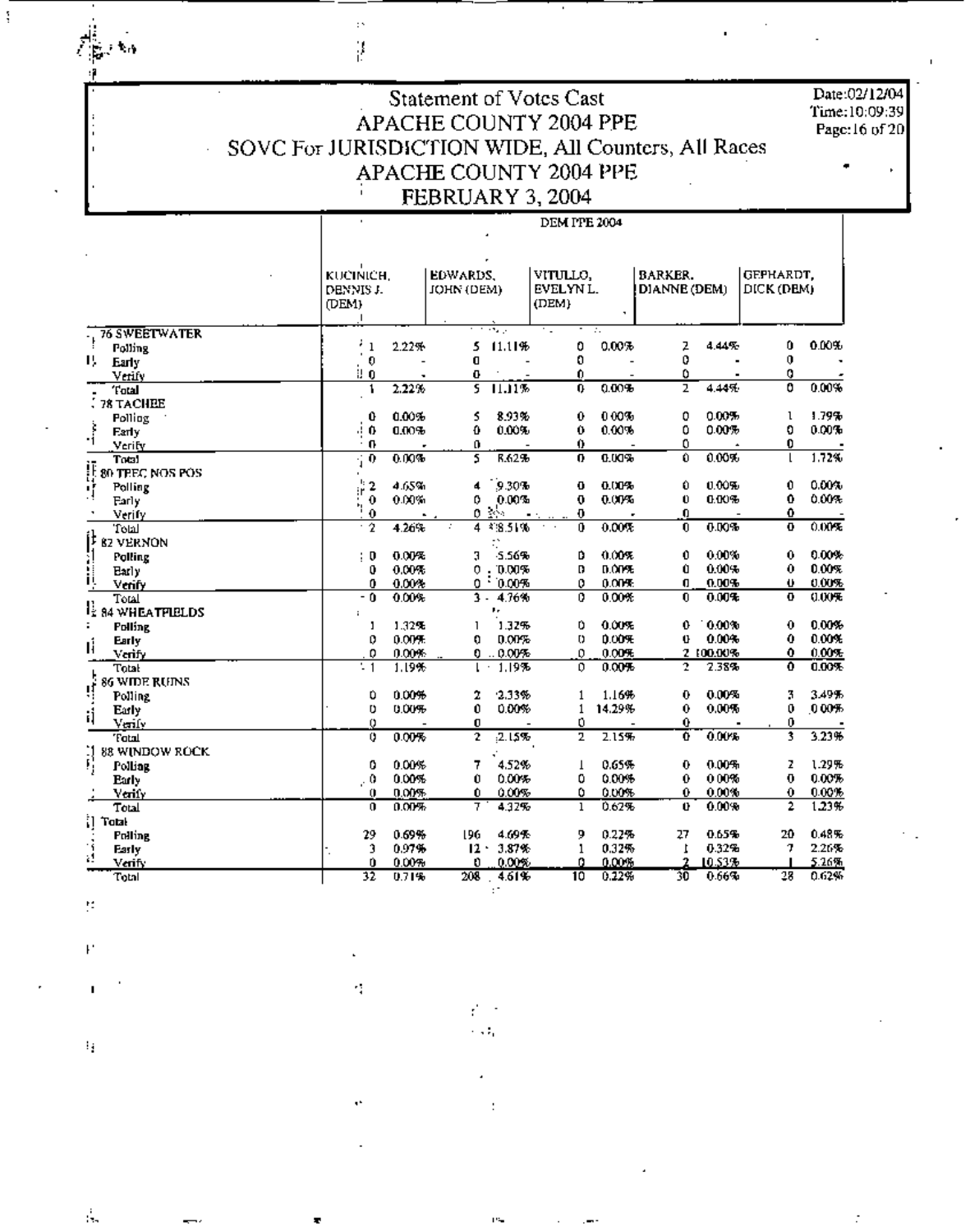f. **Contract** 

## Statement of Votes Cast APACHE COUNTY 2004 PPE SOVC For JURISDICTION WIDE, All Counters, All Races APACHE COUNTY 2004 PPE FEBRUARY 3, 2004

Date: $02/12/04$ Time:10:09:39 Page: 17 of 20

|                                    | BARCHILON.<br>WILLIAM (DEM) (DEM) |                | KERRY, JOHN F. |                  | DEAN.<br>HOWARD<br>(DEM) |                     | LIEBERMAN,<br>JOE (DEM) |                  |
|------------------------------------|-----------------------------------|----------------|----------------|------------------|--------------------------|---------------------|-------------------------|------------------|
| <b>IURISDICTION WIDE</b>           |                                   |                |                |                  |                          |                     |                         |                  |
| 02 ALPINE                          |                                   |                |                |                  |                          |                     |                         | 5.00%            |
| <b>Polling</b>                     | 0<br>0                            | 0.00%          | 13.            | 32.50%           | 4<br>1                   | 10.00%<br>9.09%     | 2<br>0                  | 0.00%            |
| Early                              | 0                                 | 0.00%          | 6<br>Û         | 54.55%           | 0                        |                     | 0                       |                  |
| Venty<br>Total                     | 0                                 | 0.00%          | 19             | 37.25%           | 5                        | 9.BO%               | 2                       | 3.92%            |
| 03 CANYON DE CHELLY                |                                   |                |                |                  |                          |                     |                         |                  |
| Polling                            | 0                                 | 0.00%          | 63             | 38.41%           | S                        | 4.88%               | 37                      | 22.56%           |
| Early                              | 0                                 | 0.00%          | 2              | 14.29%           | 4                        | 28.57%              | 6                       | 42.86%           |
| Verify                             | 0                                 |                | 0              |                  | 0                        |                     | ο                       |                  |
| Total                              | 0                                 | 0.00%          | 65             | 36.52%           | 12                       | 6.74%               | 43                      | 24.16%           |
| 05 CHINLE                          |                                   |                |                |                  |                          |                     |                         |                  |
| Polling                            | ı                                 | 070%           | 48             | 33 80%           | 18                       | 12.68%              | 15                      | 10.56%           |
| Early                              | 0                                 | 0.00%          | 0<br>0         | 0.00%            | 7                        | 50.00%              | 4                       | 28 57%           |
| Verify<br>Total                    | 0.<br>п                           | 0.00%<br>0.64% | 48             | 0.00%<br>30.57%  | 26.                      | 1 100.00%<br>16.56% | 0<br>19.                | 0.00%<br>12.1095 |
| 09 CONCHO                          |                                   |                |                |                  |                          |                     |                         |                  |
| Polling                            | 0                                 | 0.00%          | 38             | 36.54%           | 10                       | 9.62%               | 7                       | 6.73%            |
| Early                              | 0                                 | 0.00%          | 6              | 33.33%           | 5                        | 27.78%              | $\mathbf{I}$            | 5.56%            |
| Verify                             | 0                                 |                | Û              |                  | 0                        |                     | 0                       |                  |
| Total                              | 0                                 | 0.00%          | 44             | 36.07%           | เร                       | 12.30%              | 8                       | 6.56%            |
| 10 CORNFIELDS                      |                                   |                |                |                  |                          |                     |                         |                  |
| Polling                            | 0                                 | 0.00%          |                | 46 38.33%        | 11                       | 9.17%               | 37                      | 30.83%           |
| Early                              | 0                                 | 0.00%          | 2              | 20.00%           | п                        | 10.00%              | 5                       | 50.00%           |
| Verify                             | 0                                 |                | 0              |                  | 0                        |                     | ۵                       |                  |
| Total:<br><b>11 COTTONWOOD</b>     | 0                                 | 0.00%          | 48             | 36.92%           | 12                       | 9.23%               | 42                      | 32.31%           |
| Polling                            | 2                                 | 1.06%          | 45             |                  | 14                       |                     |                         |                  |
| Early                              | 0                                 | 0.00%          | z              | 23.81%<br>50.00% | ŧ                        | 7.41%<br>25.00%     | 48<br>0                 | 25.40%<br>0.00%  |
| Verify                             | 0                                 |                | 0              |                  | Û                        |                     | Ũ.                      |                  |
| Total                              | 2                                 | 1.04%          | 47             | 24.35%           | ïš.                      | 7 77%               | 48                      | 24.37%           |
| 12 CORONADO/61 ST. JOHNS           |                                   |                |                |                  |                          |                     |                         |                  |
| Polling                            | 0                                 | 0.00%          | 75             | 32.05%           | 17                       | 7.26%               | 37                      | 15.81%           |
| Barly                              | 0                                 | 0.00%          | 7              | 17.50%           | 5                        | 12.50%              | 6                       | 15.00%           |
| Verify                             | ο                                 |                | 0              |                  | 0                        |                     | 0                       |                  |
| Total                              | o                                 | 0.00%          | 82             | 29.93%           | 22                       | 8.03%               | 43                      | 15.69%           |
| 13 DENNEHOTSO                      |                                   |                |                |                  |                          |                     |                         |                  |
| Polling                            | 0<br>0                            | 0.00%          | 27             | 28.13%           | 12.                      | 12.50%              | 15.                     | 18.75%           |
| Early<br>Verify                    | 0                                 | 0.00%          | 0<br>٥         | 0.00%            | ٥                        | 0.00%               |                         | 3 100.00%        |
| Trutal                             | 0                                 | 0.00%          | 27             | 27.27%           | o<br>12                  | 12.12%              | 0<br>21                 | 21.21%           |
| 16 EAGAR/59 ROUND VALLEY           |                                   |                |                |                  |                          |                     |                         |                  |
| Polling                            | 0                                 | 0.00%          |                | 44 37.29%        | 15                       | 12.71%              | 14                      | 11.86%           |
| Euly                               | o                                 | 0.00%          | 9              | 30.00%           | б                        | 20.00%              | Э                       | 10.00%           |
| Verify                             | 0                                 |                | o              |                  | o                        |                     | 0                       |                  |
| Total                              | 0                                 | 0.00%          | 53             | 35.81%           | 21                       | 14.19%              | 17                      | 11.49%           |
| 17 FLAT TOP70 SPRINGERVILLE        |                                   |                |                |                  |                          |                     |                         |                  |
| Polling                            | 0                                 | 0.00%          |                | 52 42.28%        | 7                        | 5.69%               | 10                      | B.13%            |
| Farly                              | 0                                 | 0.00%          |                | 8 27.59%         | 4                        | 13.79%              | 4                       | 13.79%           |
| Venfy                              | 0.                                | $\blacksquare$ | o              | $\blacksquare$   | 0                        |                     | Û                       |                  |
| Total                              | 0                                 | 0.00%          | 60             | 39.47%           | 11                       | 7.24%               | 14                      | 9.21%            |
| <b>19 FORT DEFIANCE</b><br>Polling | 0                                 | 0.00%          |                |                  |                          |                     |                         |                  |
| <b>Early</b>                       | 0                                 | 0.00%          | 138<br>э       | 49.11%<br>30.00% | 31<br>t                  | 11.03%<br>10.00%    | 42<br>5                 | 14.95%<br>50.00% |
| Verify                             | 0                                 |                | 0              |                  | 0                        |                     | 0                       |                  |
| Total                              | ö                                 | 0.00%          |                | 141 48.45%       |                          | $32 - 11.00%$       | 47                      | 16.15%           |
| 22 GANADO NORTH                    |                                   |                |                |                  |                          |                     |                         |                  |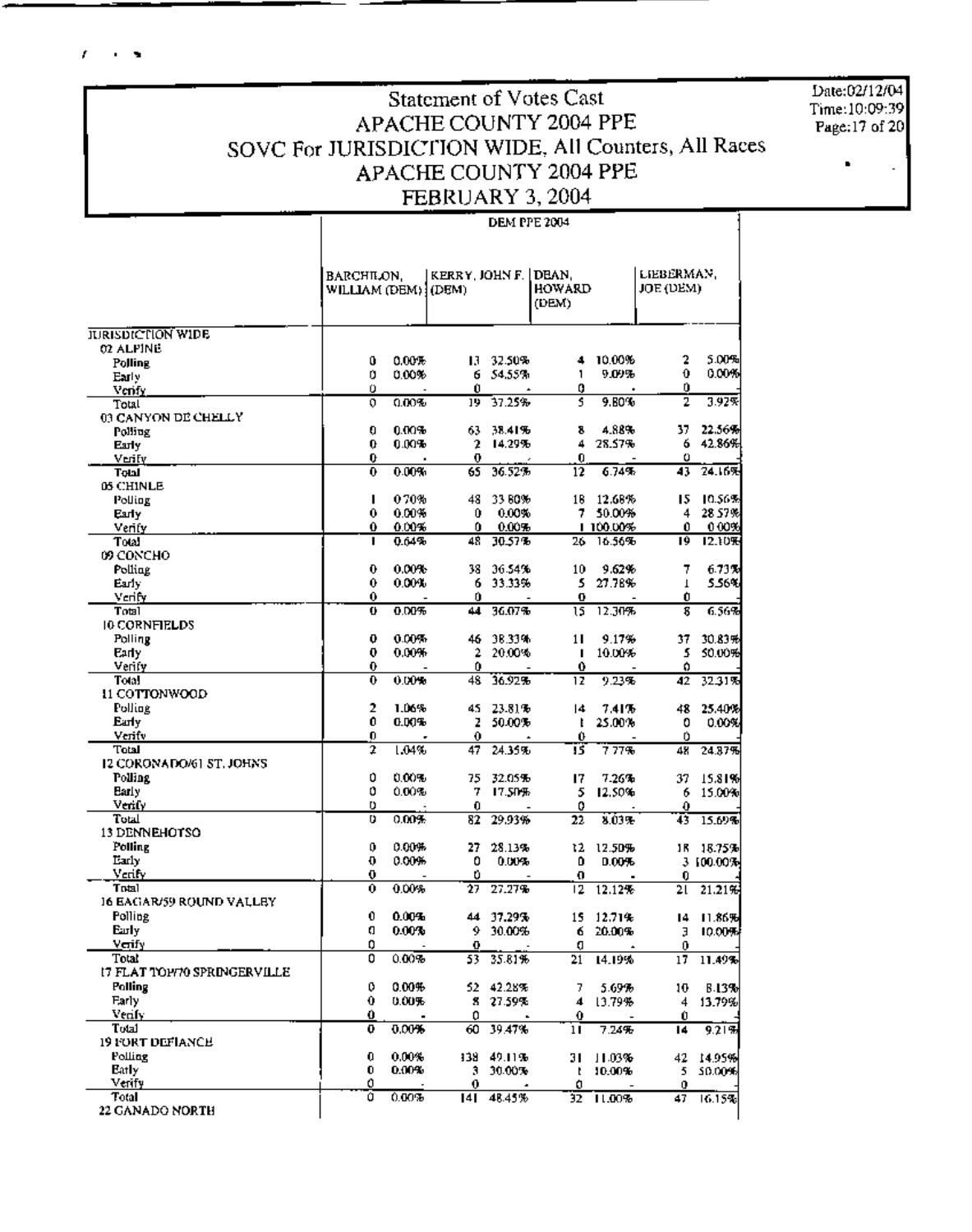## Statement of Votes Cast APACHE COUNTY 2004 PPE SOVC For JURISDICTION WIDE, All Counters, All Races APACHE COUNTY 2004 PPE FEBRUARY 3, 2004

Date:02/12/04 Time: 10:09:39 Page: 18 of 20

|                            | BARCHILON.     |          | KERRY, JOHN F. DEAN. |                  |               |                 | LIEBERMAN.   |                 |
|----------------------------|----------------|----------|----------------------|------------------|---------------|-----------------|--------------|-----------------|
|                            | WILLIAM (DEM). |          | (DEM)                |                  | <b>HOWARD</b> |                 | JOE (DEM)    |                 |
|                            |                |          |                      |                  | (DEM)         |                 |              |                 |
| Polling                    | o              | 0.00%    | 26                   | 35.62%           | 14            | 19.18%          | 20           | 27.40%          |
| Early                      | 0              | $0.00 -$ | 0                    | 0.00%            | 2             | 50.00%          | 0            | 0.00%           |
| Veniv                      | 0              |          | 0                    |                  | 0             |                 | 0            |                 |
| Total                      | û              | 0.00%    | 26                   | 33.77%           | 16            | 20.78%          | 20           | 25.97%          |
| 23 GANADO SOUTH<br>Polling | o              | 0.00%    | 25                   | 31.25%           | ю             | 12.50%          | 27           | 33.75%          |
| Early                      | 0              | 0.00%    | 2                    | 33.33%           | 2             | 33.33%          | п            | 16.67%          |
| Venfy                      | 0              | $0.00 +$ | 0                    | 0.00%            |               | 1 100.00%       | 0            | 0.00%           |
| Total                      | 0              | 0.00%    | 27                   | 31.03%           | 13.           | 14.94%          | 28           | 32.18%          |
| 25 GREER                   |                |          |                      |                  |               |                 |              |                 |
| Polling                    | 0              | 0.00%    | 4                    | 33.33%           | 0             | 0.00%           | 0            | 0.00%           |
| Early                      | 0              | $0.00\%$ | 0                    | 0.00%            | 0             | 0.00%           | 0            | 0.00%)          |
| Verify                     | ø<br>0         |          | 0<br>4               | 30.77%           | 0<br>0        | 0.00%           | 0<br>Ü       | 0.00%           |
| Total<br>27 HOUCK          |                | $0.00\%$ |                      |                  |               |                 |              |                 |
| Polling                    | 0              | 0.00%    | 38.                  | 37.62%           | 7             | 6.93%           | I9           | 18.81%          |
| Early                      | ı              | 25.00%   | 0                    | 0.00%            | T             | 25.00%          | п            | 25.00%          |
| Verify                     | 0              |          | 0                    |                  | 0             |                 | 0            |                 |
| Total                      | ٠              | 0.95%    | 38                   | 36.19%           | Ŷ,            | 7.62%           | 20           | 19.05%          |
| 29 KINLICHEE               |                |          |                      |                  |               |                 |              |                 |
| Polling                    | 0              | 0.00%    |                      | 54 46.15%        | 16            | 13.68%          | 25           | 21.37%          |
| Early                      | 0              | 0.00%    | ı                    | 14.29%           | 3             | 42.86%          | 2            | 28.57%          |
| Verity                     | 0<br>0         | 0.00%    | ı                    | 33.33%<br>44.09% | ı<br>20       | 3333%<br>15.75% | 0<br>27      | 0.00%<br>21.26% |
| Total                      |                | 000%     | 56                   |                  |               |                 |              |                 |
| 31 KLACETOH<br>Polling     | 0              | 0.00%    | 29                   | 25.44%           | g             | 7.89%%          | 47           | 41.23%          |
| Early                      | 1              | 25.00%   | ı                    | 25.00%           | п             | 25.00%          | ı            | 25,00%          |
| Verify                     | 0              |          | 0                    |                  | 0             |                 | Û            |                 |
| Total                      | п              | 0.85%    | 30                   | 25 4 2%          | 10            | 8.47%           | 48           | 40.68%          |
| 33 LUKACHUKAI              |                |          |                      |                  |               |                 |              |                 |
| Polling                    | 4              | 2.90%    |                      | 43 31.16%        | 11            | 7.97%           | 39           | 28.26%          |
| Early                      | ٥              |          | 0                    |                  | Ď             |                 | 0            |                 |
| Venfy                      | Ď              | 2.90%    | 0<br>43              | ٠<br>31.16%      | D<br>11       | 7.97%           | 0<br>39      | 28.26%          |
| Total                      | 4              |          |                      |                  |               |                 |              |                 |
| 35 LUPTON<br>Polling       | 0              | 0.00%    | 39                   | 36.45%           | 16            | 14.95%          | 10           | 9.35%           |
| Early                      | 0              | 0.00%    | 3                    | 60.00%           | 1             | 20.00%          | ı            | 20.00%          |
| Verify                     | 0              |          | 0                    |                  | 0             |                 | 0.           |                 |
| Total                      | 0              | $0.00\%$ | 42                   | 37.50%           | 17            | 15.18%          | 11           | 9.82%           |
| 37 McNARY                  |                |          |                      |                  |               |                 |              |                 |
| Polling                    | 0              | 0.00%    | 10                   | 66.67%           | 2             | 13.33%          | Û            | 0.00%           |
| Early                      | 0              |          | 0<br>Û               |                  | ٥<br>0        |                 | Ü<br>O       |                 |
| Verify<br>Tutal            | ٥<br>٥         | 0.00%    | $\overline{10}$      | 66.67%           | 2             | 13.33%          | 0            | 0.00%           |
| 39 MANY PARMS              |                |          |                      |                  |               |                 |              |                 |
| Polling                    | ı              | 0.41%    |                      | 102 41.98%       |               | 40 16.46%       | 39.          | 16.05%          |
| Early                      | ٥              | 0.00%    |                      | 20.DO%           |               | $0 - 0.00\%$    | $\mathbf{2}$ | 40.00%          |
| Verify                     | 0              |          | 0                    |                  | 0             |                 | 0            |                 |
| Total                      | ı              | 0.40%    | 103                  | 41.53%           | 40            | 16.13%          | 41           | 16 5 3 %        |
| 41 MEXICAN WATER           |                |          |                      |                  |               |                 |              |                 |
| Polling                    | 0              | 0.00%    | 6                    | 46.15%           | 0<br>0        | 0.00%           | 2<br>0       | 15.38%          |
| Early                      | 0<br>0         | 0.00%    | 0                    | 1100.00%         | 0             | 0.00%           | 0            | 000명            |
| Verify<br>Total            | 0              | 0.00%    | 7                    | 50.00%           | o             | 0.00%           | 2            | 14.29%          |
| 43 NAZLINI                 |                |          |                      |                  |               |                 |              |                 |
| Polling                    | 0              | 0.00%    | 29.                  | 27.62%           | 12            | 11.43%          | 30.          | 28.57%          |
| Early                      | 0              | 0.00%    | L                    | 25.00%           | ٥             | 0.00%           | 3.           | 75.00%          |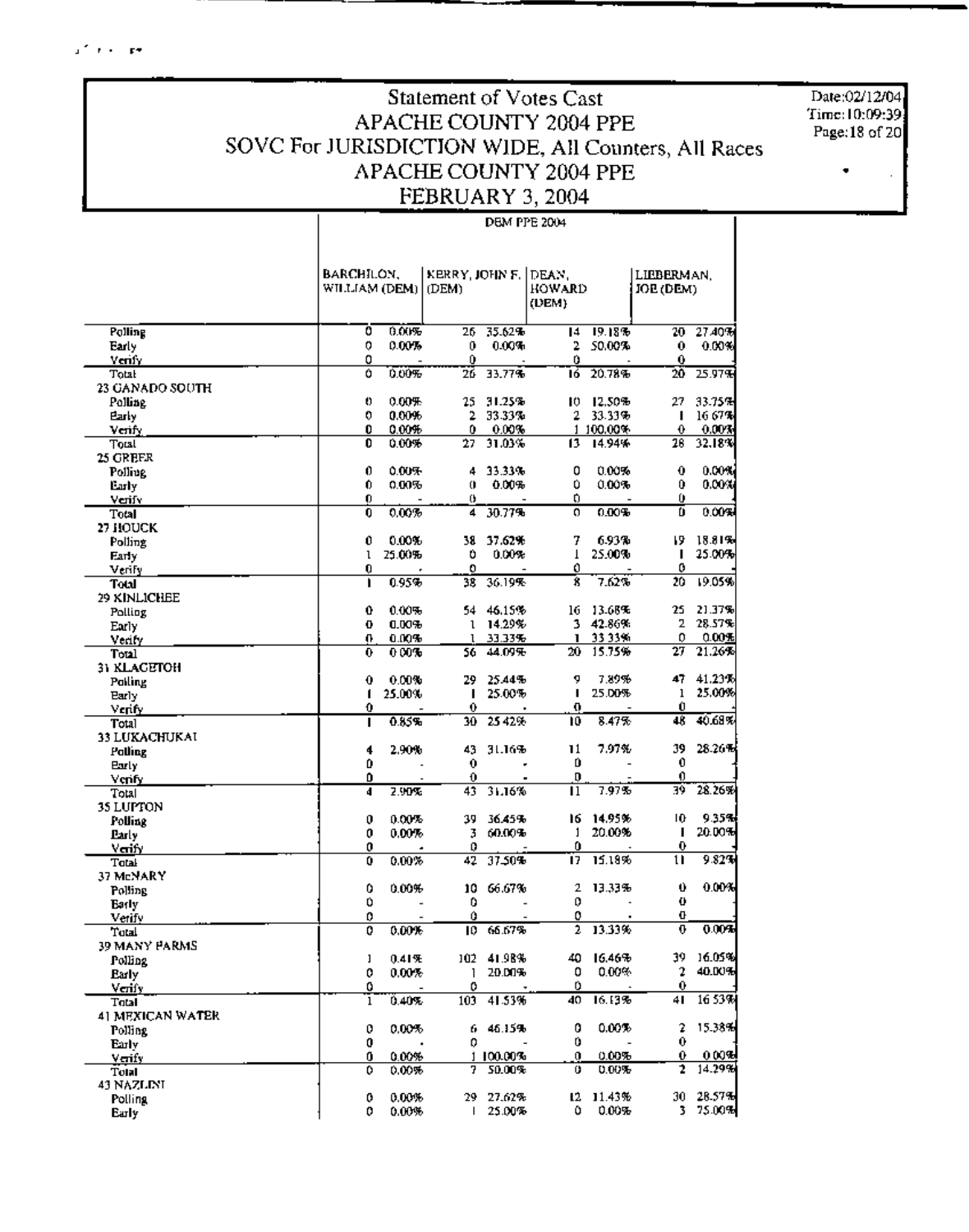### $F \rightarrow \infty$

**Statement of Votes Cast** APACHE COUNTY 2004 PPE SOVC For JURISDICTION WIDE, All Counters, All Races APACHE COUNTY 2004 PPE FEBRUARY 3, 2004

Date:02/12/04 Time:10:09:40 Page:19 of 20

|                                        | HARCHILON,<br>WILLIAM (DEM) (DEM) |       | KERRY, JOHN F. |              | DBAN.<br>HOWARD<br>(DEM) |                          | LIEBERMAN,<br>JOB (DEM). |            |
|----------------------------------------|-----------------------------------|-------|----------------|--------------|--------------------------|--------------------------|--------------------------|------------|
|                                        | ٥                                 | 0.00% |                | 50.00%       | Ð                        | 0.00%                    |                          | 50.00%     |
| Veni -<br>Total                        | 0                                 | 0.00% | 31             | 27.93%       | 12                       | 10.81%                   |                          | 34 30.63%  |
| <b>45 NUTRIOSO</b>                     |                                   |       |                |              |                          |                          |                          |            |
| Polling                                | 0                                 | 0.00% | 6              | 27.27%       | 3                        | 13.64%                   | 1                        | 13.64%     |
| Early                                  | 0                                 | 0.00% | 3.             | 42.86%       | Ü                        | 0.00%                    | 2                        | 28.57%     |
| Veify                                  | 0.                                |       | 0              |              | 0                        |                          | O                        |            |
| Total                                  | 0                                 | 0.00% | ŋ              | 31.03%       | 3                        | 10.34%                   | 5                        | 17.24%     |
| 46 OAK SPRINGS                         |                                   |       |                |              |                          |                          |                          |            |
| Polling                                | п                                 | 2.13% |                | 25 53.19%    | з                        | 638%                     | 13                       | 27.66%     |
| Early                                  | 0                                 | 0.00% | 0              | <b>D.DO%</b> | Û                        | 0.00%                    | 0                        | 0.00%      |
| Verify                                 | 0<br>ı                            |       | 0              | 25 52.08%    | Û<br>3                   | 6.25%                    | 0<br>ł3                  | 27.08%     |
| Total<br>48 PUERCO BAST/49 PUERCO WEST |                                   | 2.0B% |                |              |                          |                          |                          |            |
| Polling                                | 0                                 | 0.00% |                | 43 42.16%    | 15                       | 14.71%                   | 22.                      | 21.57%     |
| Early                                  | 0                                 | 0.00% | 0.             | 0.00%        | 3                        | 75.00%                   | ı                        | 25.00%     |
| Verify                                 | ŋ.                                | 0.007 |                | 1 100.00%    | 0                        | 0.00%                    | 0                        | 0.00%      |
| Total                                  | 0                                 | 0.00% | 44             | 41.12%       | 18                       | 16.82%                   | 23                       | 21.50%     |
| 51 KED MESA                            |                                   |       |                |              |                          |                          |                          |            |
| Polling                                | 0                                 | 0.00% | 9              | 52.94%       | 4                        | 23.53%                   | 2                        | 11.76%     |
| <b>Early</b>                           | 0                                 |       | 0              |              | 0                        |                          | ο                        |            |
| Venify                                 | 0                                 |       | Ð              |              | 0                        |                          | 0                        |            |
| Total                                  | 0                                 | 0.00% | 9              | 52.94%       | 4                        | 23.53%                   | 2                        | 11.76%     |
| 52 RED VALLEY                          |                                   |       |                |              |                          |                          |                          |            |
| Polling                                | 0                                 | 0.00% | 20.            | 46.51%       | 3                        | 6.98%                    | 5                        | 11.63%     |
| Early                                  | 0                                 |       | 0<br>0         |              | o<br>0                   | $\overline{\phantom{a}}$ | Û<br>U                   |            |
| Verify                                 | o<br>Ō                            | 0.00% | 20.            | 46.51%       | 3                        | 6.98%                    | 5                        | 11.63%     |
| Total<br>54 ROCK POINT                 |                                   |       |                |              |                          |                          |                          |            |
| Polling                                | l                                 | 0.67% | 58             | 38.67%       | 20.                      | 13.33%                   | 36                       | 24.00%     |
| Early                                  | 0                                 | 0.00% | 0              | 0.00%        | 2                        | 66.67%                   | 0                        | 0.00%      |
| Verify                                 | 0                                 |       | 0              |              | 0                        |                          | 0                        |            |
| Total                                  | Ł                                 | 0.65% | 58             | 37.91%       | 22.                      | 14.38%                   | 36                       | 23.53%     |
| 56 ROUGH ROCK                          |                                   |       |                |              |                          |                          |                          |            |
| Polling                                | ۱                                 | 1.41% |                | 30 42.25%    | $\mathbf{1}$             | 1.41%                    | 17.                      | 23.94%     |
| Early                                  | 0                                 | 0.00% | 0.             | 0.00%        | 0                        | 0.00%                    | 0.                       | 0.00%      |
| Verify                                 | 0                                 | 000%  | 0.             | 0.00%        | 0                        | 0.00%                    |                          | 2 100.00%  |
| Total                                  | ı                                 | 1.35% | 30.            | 40.54%       | L                        | 1.35%                    | 19                       | 25.68%     |
| 58 ROUND ROCK                          | Û                                 | 0.00% |                | 33 32.35%    |                          | 12 11.76%                | 23                       | 22.55%     |
| Polling                                | Û                                 | 0.00% | $\mathbf{1}$   | 25.00%       | ٠                        | 25.00%                   |                          | 2 50.00% } |
| <b>Farly</b><br>Verify                 | 0                                 | 0.00% | 0.             | 0.00%        | 0                        | 0.00%                    | 0                        | 0.00%      |
| Total                                  | 0                                 | 0.00% | 34             | 31.78%       | 13                       | 12.15%                   | 25                       | 23.36%     |
| <b>65 ST. MICHAELS</b>                 |                                   |       |                |              |                          |                          |                          |            |
| Polling                                | 0                                 | 0.00% |                | 60 44.12%    | 19                       | 13.97%                   | 24.                      | 1765%      |
| Early                                  | O                                 | 0.00% |                | 7 58.33%     | п                        | 8.13%                    | 2.                       | 16.67%     |
| Verify                                 | 0                                 | 0.00% |                | 1 50.00%E    | п                        | 50.00%                   | o                        | 0.00%      |
| Total                                  | 0                                 | 000%  |                | 68 45.33%    |                          | $21 - 14.00%$            |                          | 26 17 33%  |
| 67 SAWMILL                             |                                   |       |                |              |                          |                          |                          |            |
| Polling                                | 2                                 | 2.06% |                | 40 41.24%    | s                        | 515%                     | 23.                      | 23.71%     |
| Early                                  | 0                                 | 0.00% | 2              | 66.67%       | I                        | 33.33%                   | $\bf{0}$                 | 0.00%      |
| Venty                                  | 0                                 |       | 0              |              | o                        |                          | 0<br>23                  | 23.00%     |
| Total<br>74 STEAMBOAT                  | 2                                 | 2.00% | 42             | 42.00%       | 6                        | 6.00%                    |                          |            |
| Polling                                | 0                                 | 0.00% |                | 48 31.58%    | 17                       | 11.18%                   | 53                       | 34 87%     |
| Early                                  | 0                                 | 0.00% |                | \$26.32%%    | 4                        | 21.05%                   | 3                        | 15.79%     |
| Verity                                 | 0                                 | 0.00% |                | 1 100.00%    | Ü                        | 0.00%                    | 0.                       | 000% M     |
| Total                                  | 0                                 | 0.00% |                | 54 31.40%    | 21                       | 12.21%                   | 56                       | 32.56%     |